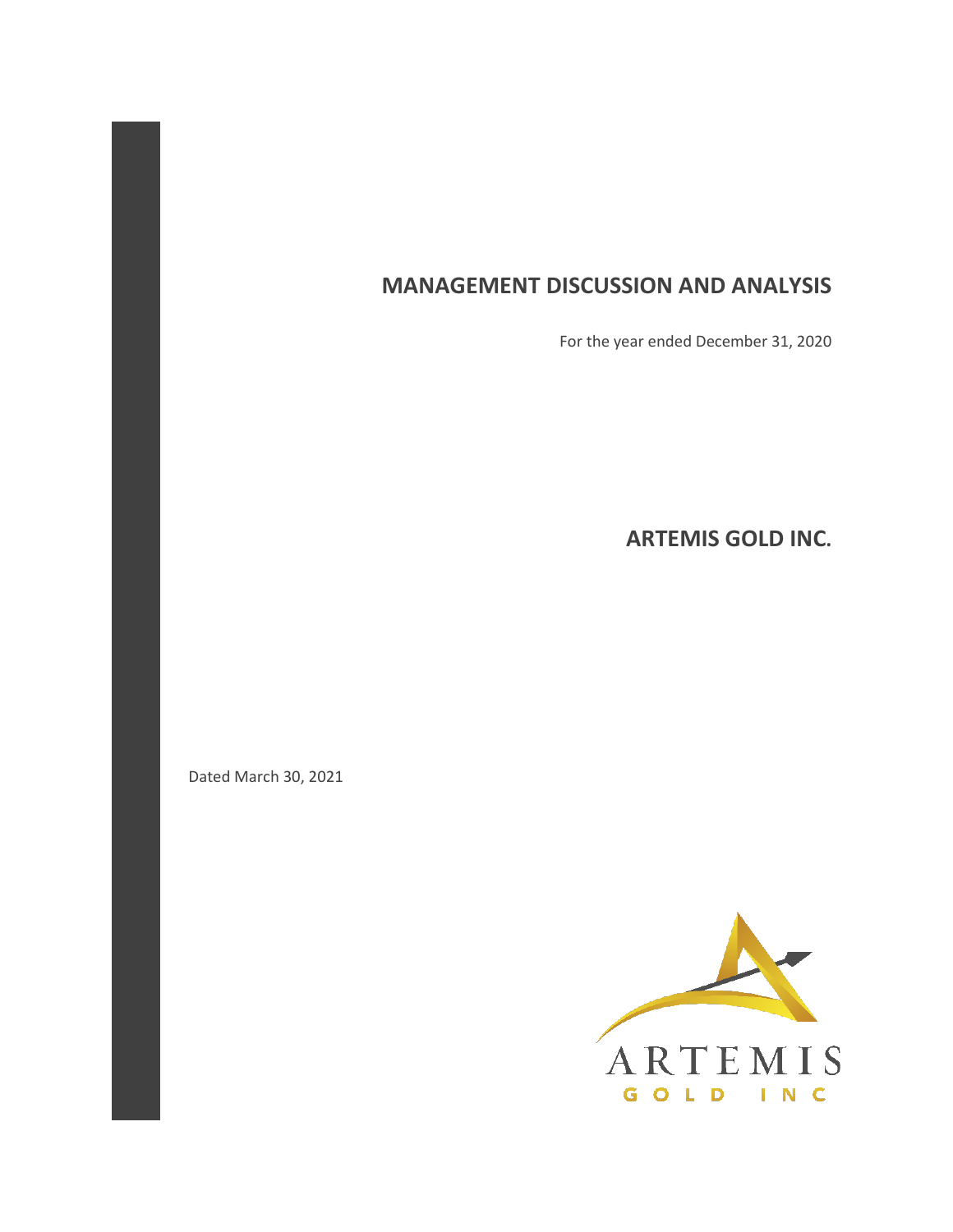Management's Discussion and Analysis of Financial Condition and Results of Operations For the year ended December 31, 2020

### **1. GENERAL**

This management's discussion and analysis ("**MD&A**") is management's interpretation of the results and financial condition of Artemis Gold Inc. ("**Artemis**" or the "**Company**") for the year ended December 31, 2020 and includes events up to the date of this MD&A. This discussion should be read in conjunction with the annual audited financial statements for the year ended December 31, 2020 and the related notes thereto of the Company (the "**Annual Financial Statements**") and other corporate filings of the Company, including its most recently filed Annual Information Form ("**AIF**"), all of which are available under the Company's profile on SEDAR at www.sedar.com. Unless otherwise specified, all financial information has been prepared in accordance with International Financial Reporting Standards ("**IFRS**") as issued by the International Accounting Standards Board. All dollar figures stated herein are expressed in Canadian dollars, unless otherwise specified. This MD&A contains forward-looking information. Please see the section, "Note Regarding Forward-Looking Information" for a discussion of the risks, uncertainties and assumptions used to develop the Company's forward-looking information.

### **2. TECHNICAL INFORMATION**

All scientific and technical information herein related to the Blackwater Gold Project located in central British Columbia (the "**Blackwater Project**" or "**Blackwater**") has been reviewed and approved by Mr. Jeremy Langford, FAusIMM., who is a qualified person for the purposes of National Instrument 43-101 *Standards of Disclosure for Mineral Projects* ("**NI 43-101**"). For additional information regarding the Blackwater Project, please see the Company's news release dated August 26, 2020, as well as the Company's technical report entitled "Blackwater Gold Project British Columbia NI 43-101 Technical Report" dated September 18, 2020 (with an effective date of August 26, 2020) (the "**2020 PFS**"), both available on the Company's profile at [www.sedar.com.](http://www.sedar.com/) Further details regarding the qualified person's data verification procedures are included in the Company's news releases dated December 7, 2020 and March 1, 2021, respectively, available on the Company's profile a[t www.sedar.com.](http://www.sedar.com/)

All scientific and technical information herein related to Velocity Minerals Ltd. ("**Velocity**" or "**VLC**") has been reviewed, approved and prepared by Mr. Stuart Mills, a qualified person for the purposes of NI 43-101. For additional information regarding the Rozino Pre-Feasibility Study, including its quality assurance and quality control procedures, please see the technical report dated effective October 14, 2020 on VLC's profile on SEDAR a[t www.sedar.com.](http://www.sedar.com/)

### **3. BACKGROUND**

Artemis was incorporated on January 10, 2019 pursuant to the *Business Corporations Act* (British Columbia) under the name 1193490 B.C. Ltd. Artemis was incorporated as a wholly-owned subsidiary of Atlantic Gold Corporation ("**Atlantic**") for the purpose of acquiring gold mineral exploration properties.

On May 14, 2019, Atlantic announced that it had entered into an arrangement agreement with St Barbara Limited ("**St Barbara**") pursuant to which St Barbara would acquire 100% of all issued and outstanding shares of Atlantic (the "**Arrangement**"). As part of the Arrangement, Atlantic agreed to distribute 100% of the common shares of Artemis to Atlantic shareholders on the effective date. The Arrangement closed on July 19, 2019.

On July 18, 2019, the Company's common shares were split on the basis of approximately 1.302 post subdivided shares for every pre subdivided share. All common share, and per share amounts in the financial statements and this MD&A have been retrospectively restated to present post subdivision amounts.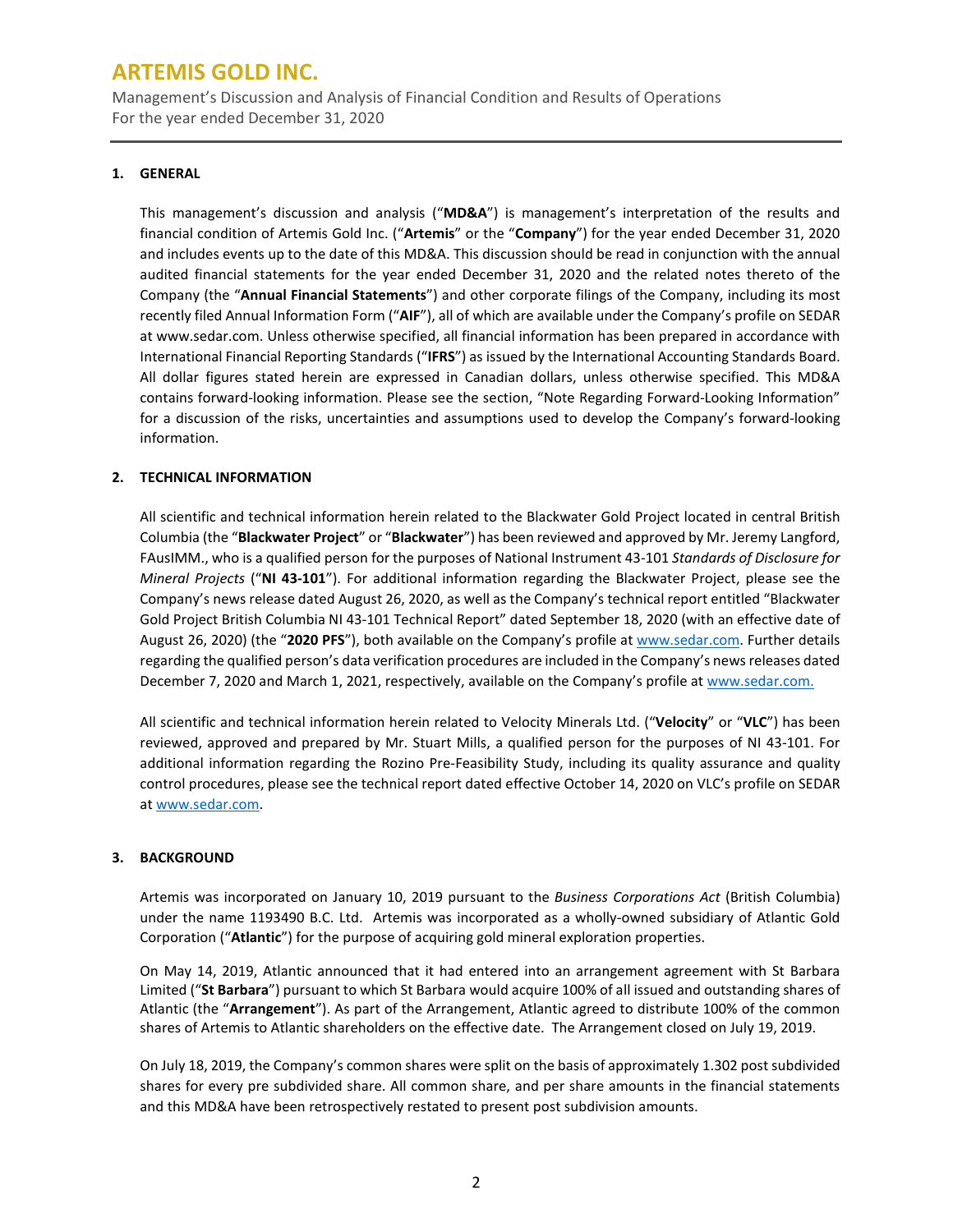Management's Discussion and Analysis of Financial Condition and Results of Operations For the year ended December 31, 2020

On October 2, 2019, Artemis' common shares commenced trading on the TSX Venture Exchange (the "**TSXV**").

On August 21, 2020, the Company completed the acquisition of the Blackwater Project from New Gold Inc. ("**New Gold**").

The Company also holds a 32% equity interest in Velocity (22% as at December 31, 2020). VLC is in the business of acquiring, exploring, and evaluating mineral resource properties in Bulgaria and its flagship project is the Rozino Project. Velocity's common shares are traded on the TSXV under the symbol "VLC".

### **4. HIGHLIGHTS AND KEY BUSINESS DEVELOPMENTS**

### **Corporate highlights since the prior quarter**

- The Company continued its work towards de-risking the Blackwater Project by:
	- Executing a 33,216-metre grade control drill program, the results of which will inform mine planning for the initial years of mining;
	- $\triangleright$  Publishing the results of an Economic Impact Study, demonstrating the potential to be a new economic engine contributing to the local, provincial and national economy for more than 25 years;
	- $\triangleright$  Continuing metallurgical test work to complement the findings of the 2020 PFS, returning average recoveries in excess of the 93% recovery rate stated in the 2020 PFS;
	- Executing site investigation work, including geotechnical drilling at the proposed tailings storage facility (the "**TSF**") and plant site;
	- $\triangleright$  Continuing negotiations with indigenous nations;
	- $\triangleright$  Submitting an application to the government of British Columbia for permits for early construction works, as well as documents required to amend Blackwater's Schedule 2 of the Metal and Diamond Mining Effluent Regulations ("**MDMER**") for mine waste disposal; and
	- Executing a memorandum of understanding ("**MOU**") with Ausenco Engineering Canada Inc. ("**Ausenco**") based on a guaranteed maximum price ("**GMP**") for a fixed-price Engineering, Procurement and Construction ("**EPC**") contract to construct a 5.5 million tonne per annum processing facility and associated infrastructure.
- The Company strengthened its management team through the appointment of Mr. Jeremy Langford as Chief Operating Officer, Ms. Candice Alderson as Senior Vice President Corporate Affairs and Mr. Gerrie van der Westhuizen as Vice President Finance.
- On March 25, 2021, the Company converted its convertible debenture in VLC (in the amount of \$5,302,784, including accrued interest) at a conversion price of \$0.25/share for a total of 21,211,136 additional common shares of VLC. This brought the Company's position to 32% of VLC's issued and outstanding common shares (up from 22% as of December 31, 2020).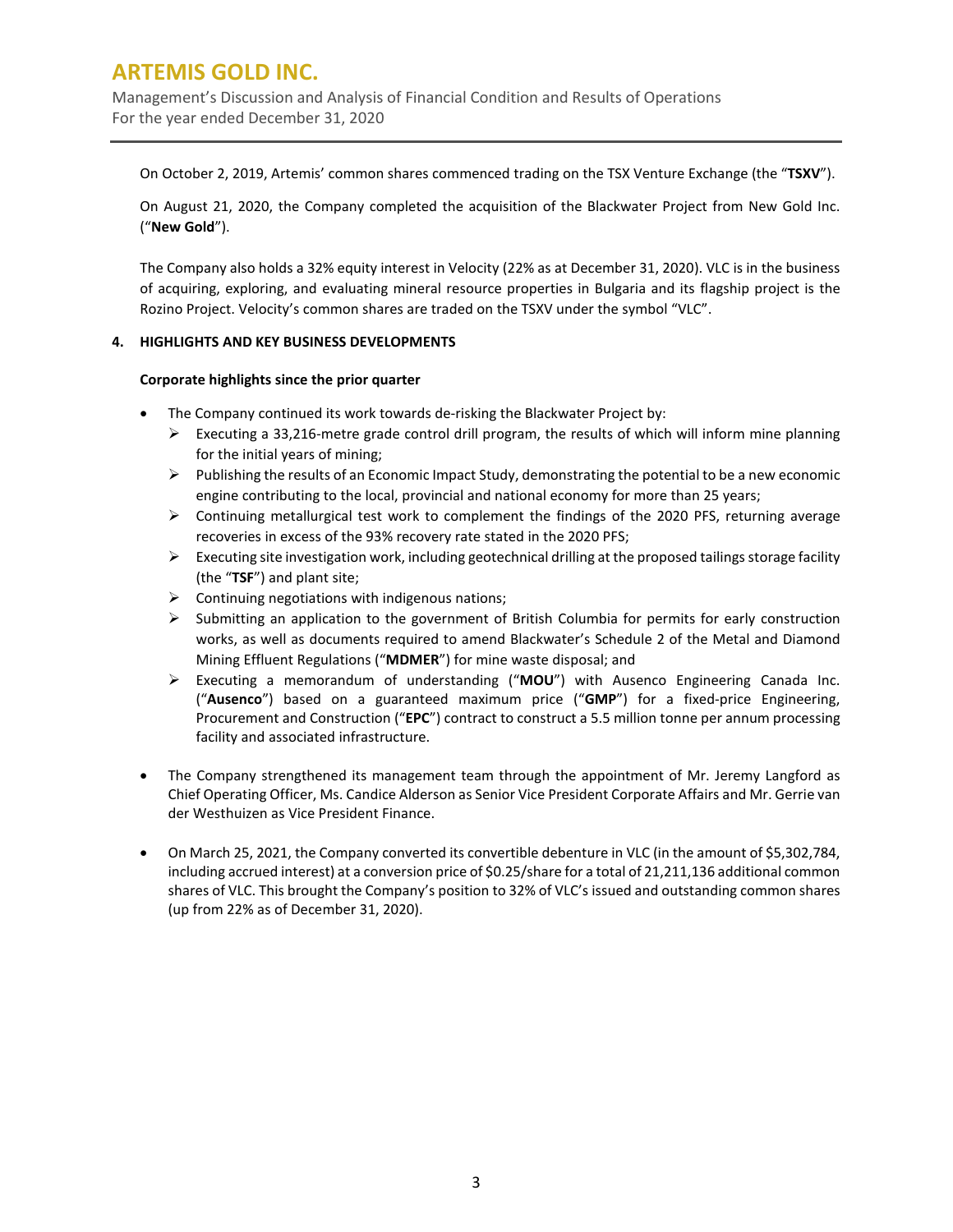Management's Discussion and Analysis of Financial Condition and Results of Operations For the year ended December 31, 2020

### **5. DEVELOPMENT OF BLACKWATER**

#### **Key milestones achieved**

Since October 1, 2020, the Company has completed the following activities to reduce the project execution risk associated with Blackwater:

i) Conducted an Economic Impact Study

The Company engaged KPMG to produce an Economic Impact Study (the "**Study**") to be used to measure the updated economic benefits of the staged approach to the development of the Blackwater Project. The Study focused on job creation, fiscal revenues, and overall economic wealth creation for the regions within and surrounding the Blackwater Project, the Province and for Canada. The statistics produced in the Study were based on the base case scenario of the three-phase development of Blackwater, as reported in the Company's 2020 PFS, over a minimum 23-year life of mine ("**LOM**").

The base case assumed:

- Initial development capital of \$592 million to build a 5.5 million tonne per annum ("**Mtpa**") mine (years 1-5)
- \$426 million in capital costs to expand to 12Mtpa (years 6-10)
- \$398 million in capital costs to expand to 20Mtpa (years 11-23)

The selected B.C. regions within the Study included the Bulkley-Nechako, Fraser-Fort George and Cariboo. With a total capital investment of \$1.4 billion (initial and expansion capital), Blackwater would be one of the largest capital investments for the region in the last ten years. The tables below provide a summary of the expected economic impact on the province:

**Table 1: Summary of expected total economic impact (direct, indirect and induced) on British Columbia stemming from construction and operating activities of the Blackwater Mining Project[1](#page-3-0)**

|  |  |  |  | Over the LOM, in M\$ and person-years, total and annual average |
|--|--|--|--|-----------------------------------------------------------------|
|--|--|--|--|-----------------------------------------------------------------|

| <b>British Columbia</b>                                                                                                                                                                       | <b>Total</b> | Annual Average <sup>2</sup> |
|-----------------------------------------------------------------------------------------------------------------------------------------------------------------------------------------------|--------------|-----------------------------|
| Overall construction activities are expected to last 5 years (2 years initial phase followed by 2 expansion phases (15-18<br>months each)<br>Operating phase is expected to last for 23 years |              |                             |
| Value added (in millions of dollars)                                                                                                                                                          | 13.234       |                             |
| Construction <sup>2</sup>                                                                                                                                                                     | 810          | 162<br>(over 5 years)       |
| Operations                                                                                                                                                                                    | 12.424       | 540<br>(over 23 years)      |

Note: Due to rounding, the sum of items may not add up to the total. Source: Simulations of B.C. Stat based on data from Artemis, KPMG analysis

<span id="page-3-0"></span><sup>&</sup>lt;sup>1</sup> Total impact includes direct, indirect and induced effects.

<span id="page-3-1"></span> $2$  For construction, Artemis assumed that the overall project, including initial phase and the 2 expansion phases, would take 60 months or 5 years, therefore, results may vary depending on the exact length of each phase. Also includes closure costs.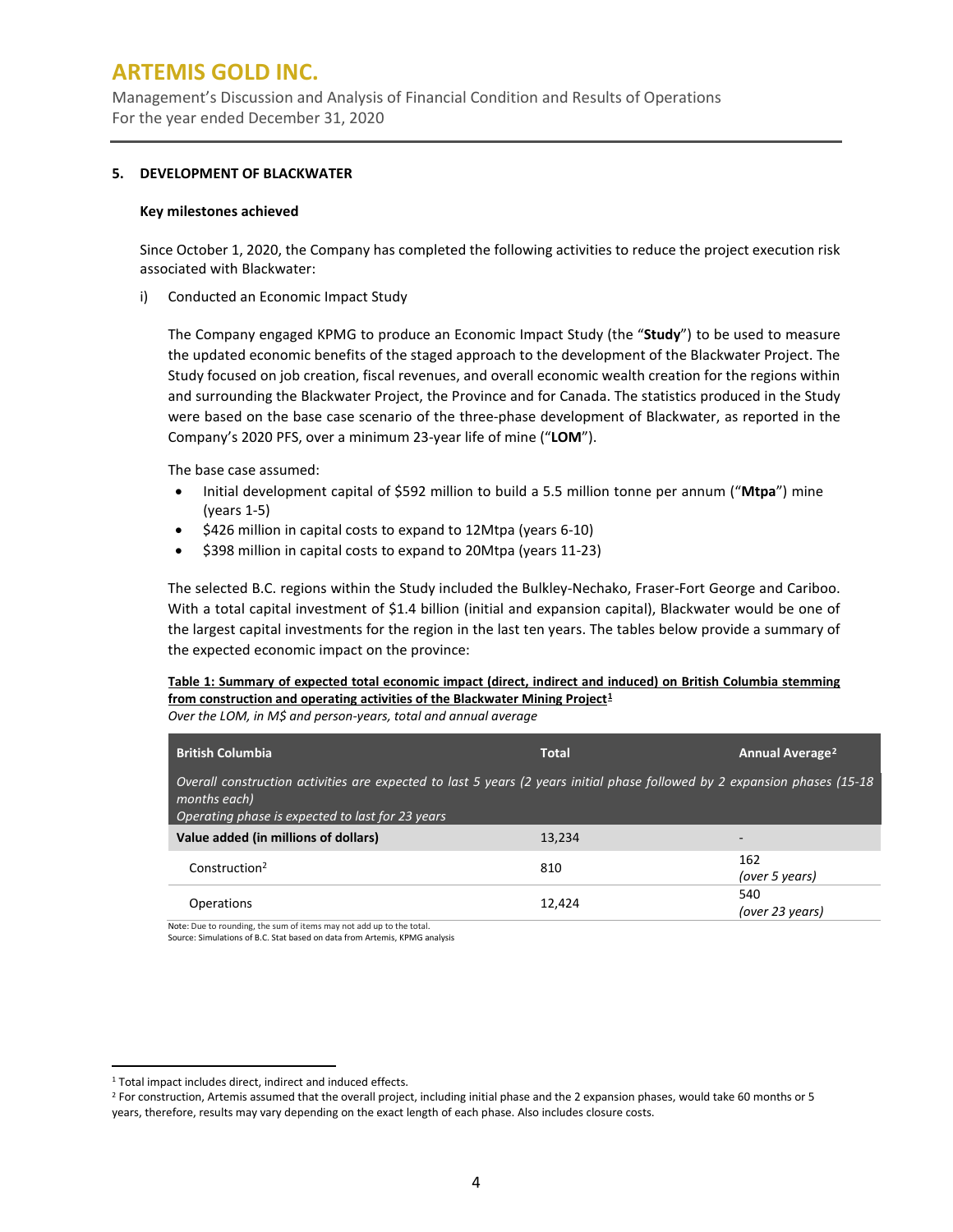Management's Discussion and Analysis of Financial Condition and Results of Operations For the year ended December 31, 2020

### **Table 2: Expected value-added and jobs stemming from the construction<sup>1</sup> and operation of the Blackwater Project in British Columbia**

| <b>British Columbia</b>                                                                                       | <b>Direct</b><br><b>Effects</b> | <b>Indirect</b><br><b>Effects</b> | <b>Induced</b><br><b>Effects</b> | <b>Total</b> |
|---------------------------------------------------------------------------------------------------------------|---------------------------------|-----------------------------------|----------------------------------|--------------|
| In millions of dollars                                                                                        |                                 |                                   |                                  |              |
| Total value added during construction <sup>1</sup>                                                            | 485                             | 221                               | 104                              | 810          |
| Value added per year during operations                                                                        | 419                             | 100                               | 21                               | 540          |
| In Full Time Equivalent                                                                                       |                                 |                                   |                                  |              |
| Jobs per year over 5 years of construction <sup>1</sup>                                                       | 825                             | 453                               | 222                              | 1,499        |
| Jobs per year during operations<br>المقمع والقامع وبدالتك والمستحدث وممارك والمتحدث والقاصر والمناقب والمتحدث | 457                             | 698                               | 211                              | 1,366        |

Note: Due to rounding, the sum of items may not add up to the total. Source: Simulations of B.C. Stat based on data from Artemis; KPMG analysis

The Blackwater Project is expected to generate a total of \$73 million of municipal government revenue, \$2.3 billion of provincial government revenue and \$1.5 billion of federal government revenue over the LOM.

#### ii) Filing of applications for early construction works

The Company submitted applications to the B.C. government to undertake an early works construction program, which is designed to focus on clearing of key infrastructure areas including haul roads, the stage 1 tailing storage facility and camp areas. In addition, construction of the mine access road and plant-site bulk earthworks are expected to be fast-tracked to facilitate early mobilization of an EPC contractor to site upon receipt of major works permits.

iii) Award of GMP

Following a competitive bidding process involving a number of GMP proposals from engineering firms, the Company entered into an MOU with Ausenco. This was based on Ausenco's proposal to engineer and construct the processing facility and associated infrastructure for a GMP of \$236 million, subject to any technical or commercial changes that may be requested by Artemis. Ausenco has already undertaken a significant amount of detailed engineering work and will progress work towards concluding a fixed-price EPC contract on an "open-book" basis, which is expected to mitigate the potential for capital cost and schedule overruns. The GMP for the processing facility covers a number of construction packages, including site development, the process plant and ore crushing circuit, on-site infrastructure, as well as engineering and project management. A fixed price EPC contract on the processing facility and associated infrastructure represents by far the largest single component of the capital cost of Blackwater at approximately 40% of the 2020 PFS estimate.

The Company is also conducting a competitive bidding process for a GMP proposal in connection with a fixed-price EPC contract for the construction of the electricity transmission line and associated offsite infrastructure for Blackwater, which is expected to be awarded in Q2 2021.

<span id="page-4-0"></span> $1$  For construction, Artemis assumed that the overall project, including initial phase and the 2 expansion phases, would take 60 months or 5 years, therefore, results may vary depending on the exact length of each phase. Also includes closure costs.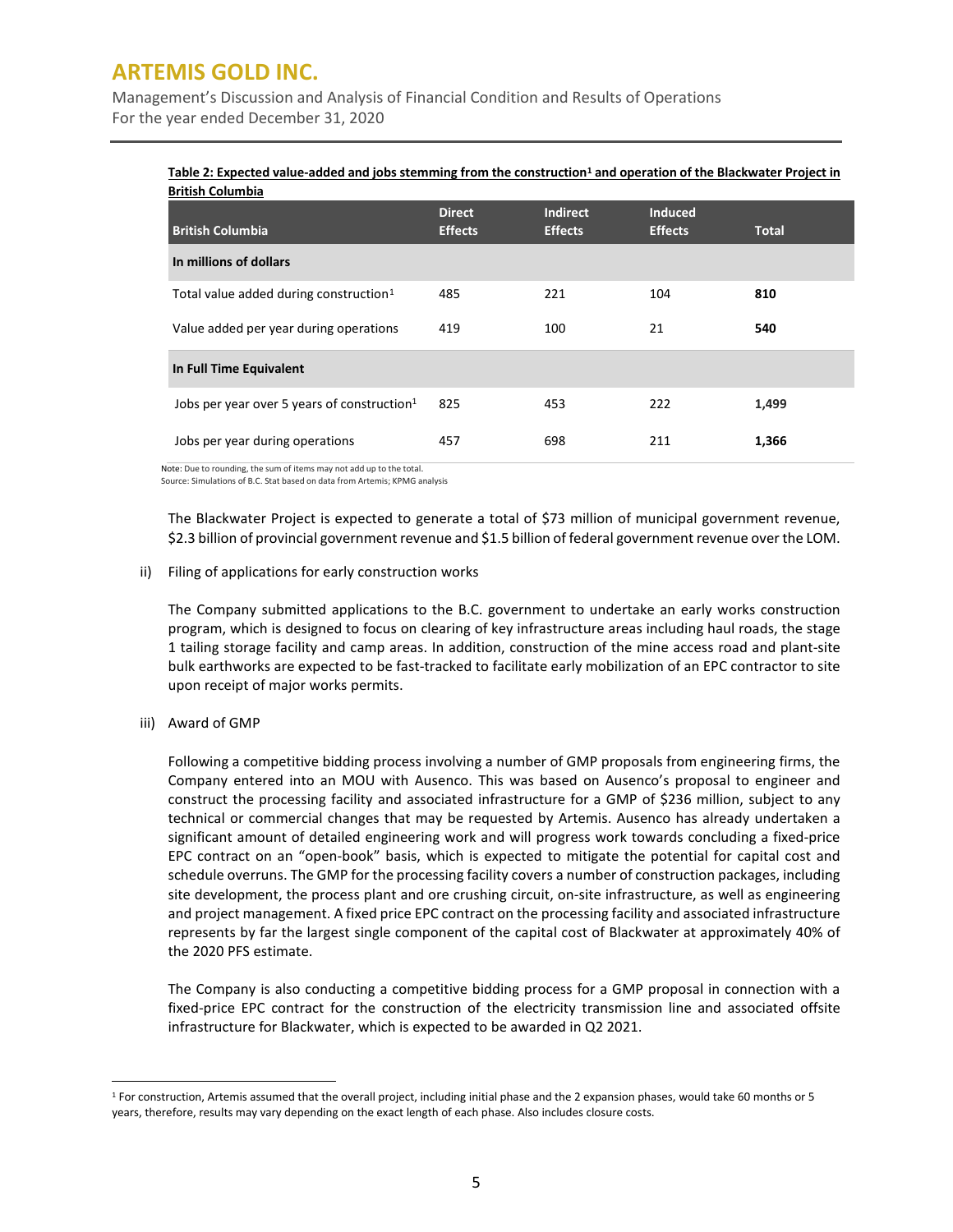Management's Discussion and Analysis of Financial Condition and Results of Operations For the year ended December 31, 2020

Ultimately, Artemis is targeting approximately 60% of the initial development capital for Blackwater to be insulated from capital cost and schedule overruns once final EPC fixed-price contracts have been executed.

The Company expects to file a definitive feasibility study ("**DFS**"), reflecting the work undertaken as part of the GMP work streams, by mid-2021.

iv) Commenced federal Schedule 2 amendment regulatory process

The Company submitted documents as required to commence the federal Schedule 2 regulatory process under the MDMER in respect of Blackwater. As part of the permitting process for Blackwater, a listing on Schedule 2 of the MDMER by way of a regulatory amendment is required for the deposition of mine waste into natural water bodies.

The Company has completed an objective and rigorous Assessment of Alternatives for mine waste disposal, as well as a fish habitat compensation plan, which are the two key elements required to commence the regulatory amendment process. Given the extensive consultation and study undertaken as part of the Environmental Assessment approval (which concluded in 2019), Artemis believes that Blackwater is eligible for a streamlined Schedule 2 amendment process. The abbreviated streamlined process does not diminish environmental protection but provides a more efficient regulatory system that aims to shorten the approval process from a period of 8-12 months down to 5-6 months.

### **Ongoing Development Activities**

i) Grade control drilling program

In November 2020, the Company commenced a reverse circulation ("**RC**") drill program targeting mineralization planned to be mined during the first year of production within Phase 1 of the Blackwater development plan as set out in the 2020 PFS (the "**GC Program**"). The primary objectives of the Program are to:

- Optimize grade selectivity and mine schedule for managing the tonnes and grade of mineralized material to be processed in the first year of operations;
- Increase data density by up to 16 times over current diamond drilling data;
- More accurately delineate ore and waste boundaries to mitigate ore dilution;
- Improve drill and blast designs;
- De-risk uncertainty regarding ore mined and milled during ramp-up from a project financing perspective; and
- Provide a larger sample size to reduce the grade variability of mineralization

The Company completed 33,216 metres of grade control drilling (covering 566 holes) ahead of schedule, with a total of 11,500 samples collected, prepared and dispatched for analysis to SGS Canada Inc. in Burnaby, B.C.

Initial test work at the laboratory focused on comparing conventional assay methods (Fire Assay and 4- Acid digestion) with the LeachWELL™ assaying method. Results to date have exhibited excellent repeatability between those assay methods. A total of 5,850 assay results have been received to date.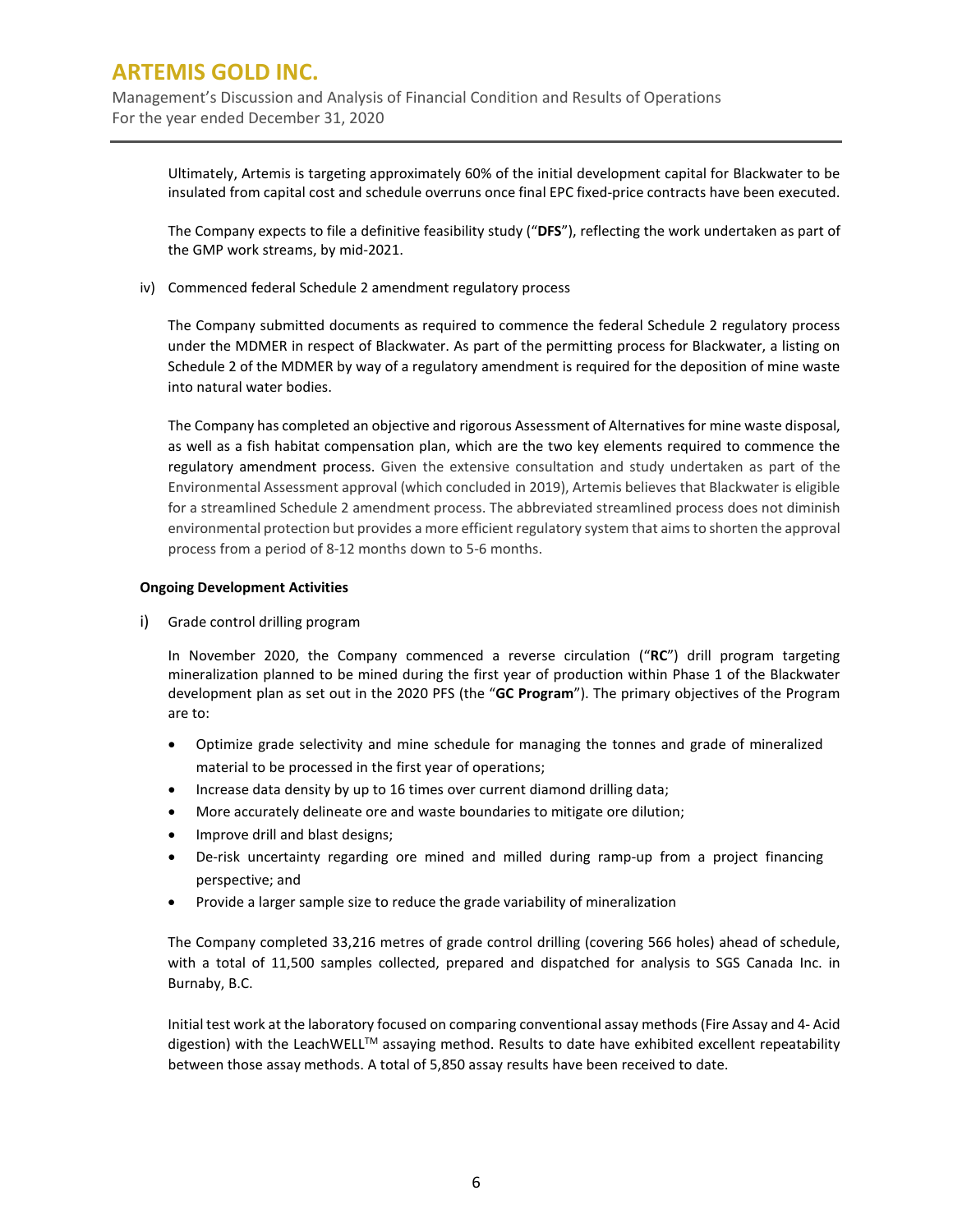Management's Discussion and Analysis of Financial Condition and Results of Operations For the year ended December 31, 2020

The practice of dedicated RC grade control drilling significantly de-risks mine performance, particularly in the initial years of production. A grade control drilling program will be part of normal mining operations once in production, with drilling typically staying ahead of ore mining by 6-12 months.

ii) Geotechnical site investigation

The Company commenced a geotechnical drilling program on site in order to support detailed design of the TSF and the freshwater reservoir for Blackwater. This program included downhole seismic surveys and was expanded in January 2021 to incorporate additional drilling within the proposed plant-site area. The expanded program totaled 28 holes, including five holes drilled at the plant site, for a total of 1,395m and was completed during Q1 2021.

iii) Metallurgical test work

In the 2020 PFS, various recommendations were made for complementary metallurgical test work to support the DFS. The 2020 PFS was largely based on a comprehensive, integrated metallurgical test work program carried out by the previous owner of the Blackwater Project during 2019.

As recommended, and in conjunction with the GC Program, the Company is performing metallurgical test work on the RC material sampled as part of the GC Program, to assess variability of gold and silver recoveries. Samples are subjected to the LeachWELL™ assay process with the grade of the residual tails being fire-assayed and compared with whole-material fire-assay results in order to estimate net recoverable gold and silver. To date, the LeachWELL™ test work has returned an average gold recovery of 96.6% with an average silver recovery of 73.8%, which further supports the life of mine estimates for gold recovery of 93% and silver recovery of 65% estimated in the 2020 PFS.

### *Leach Extraction*

The 2019 test work, utilizing composite samples representing the first five years of mining, were used to further optimize the process parameters. In all, some 32 tests were carried out establishing optimal leach duration and recovery at a grind size of 150µm. Combined with gravity concentration, it was shown that, at the optimized conditions, leach + gravity recovery of >93% could be obtained, with average recovery being 94.6%. As a result, the flowsheet designed for the 2020 PFS included a gravity concentrate plant to treat a significant percentage of the ball mill discharge and an extended leach residence time with a preaeration step and carbon-in-pulp circuit.

An additional 48 samples from throughout the deposit were also tested to investigate recovery variability using the standard 2020 PFS flowsheet (gravity concentration + gravity tailings leaching for 48 hours). The average value for gold recovery was 92.6%, with the average recovery adversely impacted by six samples. Excluding the aforementioned six samples, the average recovery of the remaining 42 samples was 94.9%. Five of the six samples had sufficient material to be re-tested using the same gravity concentration followed by an extended 48-hour leach, and a higher initial cyanide concentration was used in some cases with lead nitrate added to three of the tests (as this can increase leach recovery). Under these conditions, three of the samples showed significantly increased recoveries and two remained essentially the same. Using the results of the repeat tests added to the 43 other tests gave an overall recovery for the 48 samples of 93.1%, therefore confirming the LOM recovery rate of 93% in the 2020 PFS. Automatic cyanide control will ensure adequate cyanide is maintained in operation to ensure optimal recoveries.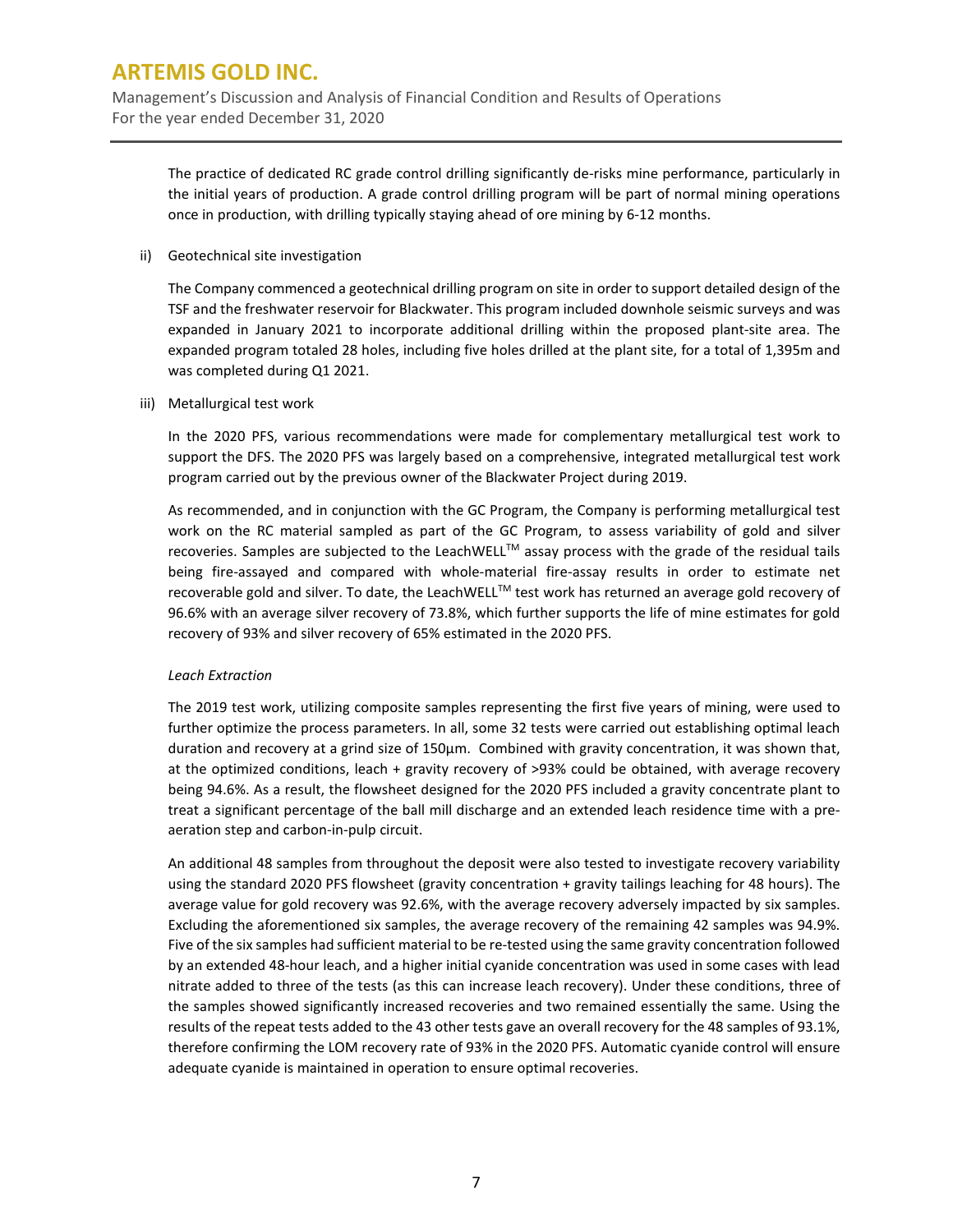Management's Discussion and Analysis of Financial Condition and Results of Operations For the year ended December 31, 2020

### *Cyanide Consumption*

The cyanide consumption recorded in the 2019 process optimization test work gave higher cyanide consumptions than anticipated. Upon review by Artemis, the test method used did not allow precise control of pH and in many cases pH values of less than 10.5 were recorded during the course of the leach tests. At a pH level below 10.5 cyanide can be lost due to the associated volatilization (evaporation) of Hydrogen Cyanide.

Tests carried out on the one remaining composite sample, with a focus on pH control, resulted in cyanide consumption of 0.59 kg/t with a gold recovery of 94.5% gold and 60.2% silver. This is consistent with the 0.60 kg/t cyanide consumption used in the 2020 PFS.

### *Recovery Rates for Low Grade Ore*

Large composites of low grade (<0.4  $g/t$ ) materials are being treated through the standard flow sheet to confirm the recoveries to be expected from low grade ore which will be stockpiled and processed in Phase 4 of the mine life. Tests on lower grade samples so far have exhibited recoveries in excess of 93%.

iv) B.C. Hydro System Impact Study

A system impact study has been initiated with B.C. Hydro to determine the scope and cost of interconnection requirements for Blackwater. The preliminary results of the study are expected in April 2021 with a final study targeted for release in May 2021.

### **Environment, Social and Governance initiatives**

Artemis is committed to the responsible development of the Blackwater Project. The Company has engaged a specialized Environment, Social and Governance ("**ESG**") consulting firm to assist the Company in developing and formalizing its ESG strategy and to provide the requisite ESG training within the organization.

### **Next steps**

Over the next 12 to 18 months, the Company will be focused on the following activities:

- Progression and achievement of final permitting required to commence construction;
- Negotiating and awarding of lump-sum fixed price EPC contracts in respect of key components of construction of the Blackwater Project;
- Awarding a mandate in respect of project financing, finalizing commercial terms associated with the requisite debt and arranging equity financing to support development activities;
- Continuing engagement and consultation with Indigenous groups who may be impacted by the Blackwater Project; and
- Continuing work on a DFS based on the revised development approach with detailed engineering of the Blackwater Project.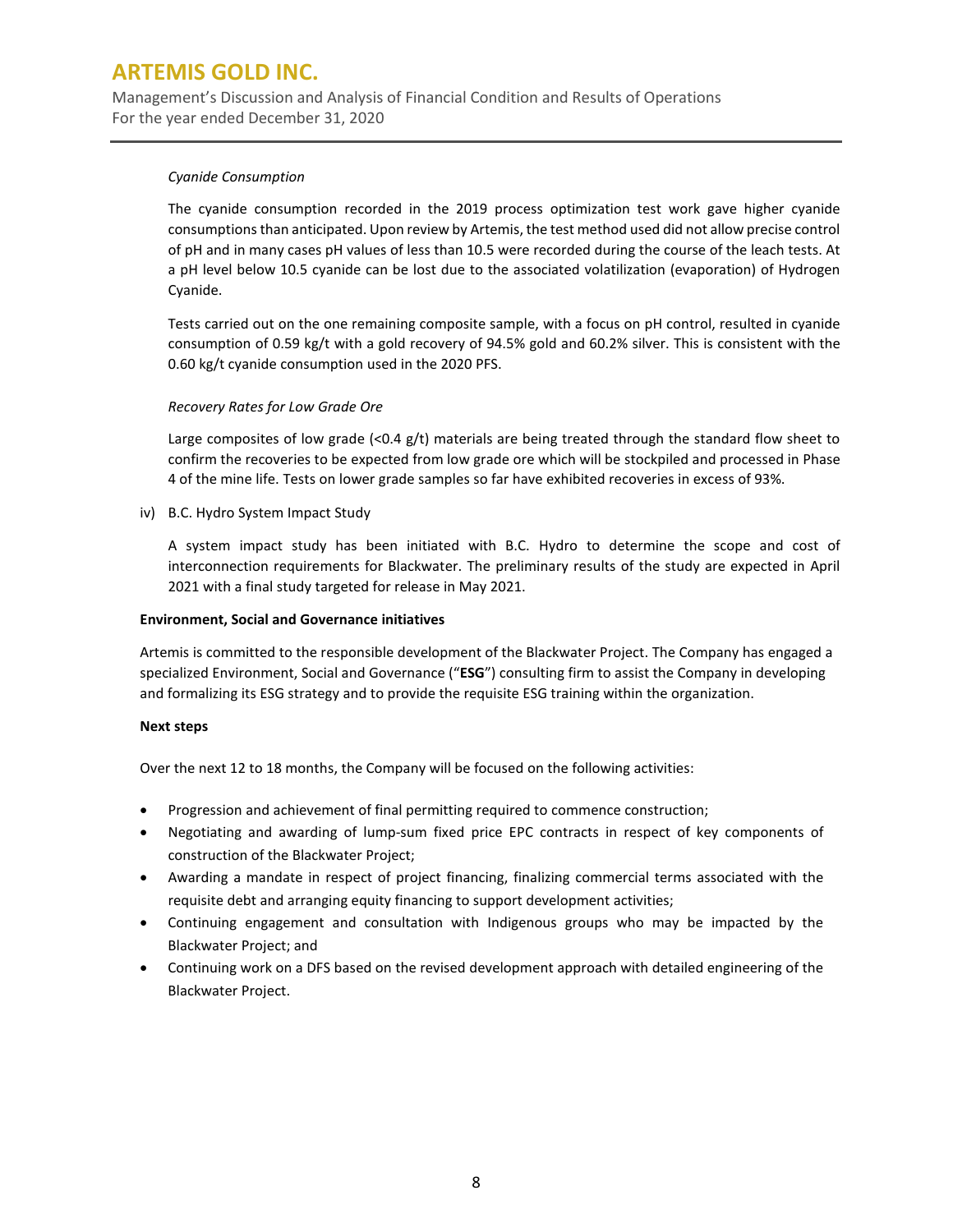Management's Discussion and Analysis of Financial Condition and Results of Operations For the year ended December 31, 2020

### **6. DISCUSSION OF OPERATIONS AND SELECTED ANNUAL INFORMATION**

During the year ended December 31, 2020 ("**FY2020**") and the period from January 10, 2019 to December 31, 2019 (the "**FY2019**") the Company incurred a net loss of \$3,932,407 and generated net income of \$6,275,994, respectively.

The following information has been derived from the Annual Financial Statements and should be read in conjunction with the Company's Annual Financial Statements. The information for the three months ended December 31, 2020 was derived in conjunction with the Unaudited Condensed Interim Financial Statements for the three months ended September 30, 2020 and period January 10, 2019 to September 30, 2019 which are available on [www.sedar.com.](http://www.sedar.com/)

Since the Company incorporated on January 10, 2019, there are no comparative figures to present for 2018.

|                                                     | Q4 2020     | Q4 2019       | <b>FY2020</b> | FY2019      |
|-----------------------------------------------------|-------------|---------------|---------------|-------------|
|                                                     |             |               |               |             |
| <b>Operating expenses</b>                           |             |               |               |             |
| Depreciation                                        | 41,870      | 39,989        | 167,483       | 39,989      |
| Management fees and wages                           | 549,496     | 281,938       | 2,183,408     | 349,878     |
| Investor relations and corporate development        | 54,731      | 58,626        | 422,706       | 61,396      |
| Office, Insurance and general                       | 165,659     | 98,272        | 424,344       | 113,152     |
| Professional fees                                   | 488,878     | 156,125       | 758,557       | 291,538     |
| Share-based payments                                | 1,086,694   | 818,447       | 2,371,263     | 818,447     |
| Transfer agent and regulatory                       | 94,670      | 15,601        | 179,950       | 49,325      |
| Loss from operations                                | (2,481,998) | (1,468,998)   | (6,507,711)   | (1,723,725) |
|                                                     |             |               |               |             |
| Other income (expense)                              |             |               |               |             |
| Accretion expense on lease liability                | (12,990)    | (14, 284)     | (53, 775)     | (14, 284)   |
| Accretion expense on consideration payable          | 344,037     |               |               |             |
| Accretion expense on asset retirement obligation    | (22, 983)   |               | (22, 983)     |             |
| Interest expense on convertible debenture           |             |               |               | (148, 591)  |
| Equity loss from investment in associate            | (65, 160)   | (22, 261)     | (418,996)     | (208,002)   |
| Gain on investment in associate                     |             |               |               | 1,488,000   |
| Fair value adjustment on convertible debt           | 1,044,477   | 97,261        | 1,410,550     | 5,359,338   |
| Fair value adjustment on warrants                   | 384,333     | (84, 478)     | 106,721       | 2,351,844   |
| Interest income                                     | 132,017     | 137,832       | 554,663       | 172,309     |
| Other expenses                                      | (274, 937)  |               | (274, 937)    |             |
| Net (loss) income before income taxes               | (953, 204)  | (1, 354, 928) | (5,206,468)   | 7,276,889   |
| Deferred income tax recovery (expense)              |             | 146,636       | 1,274,061     | (1,000,895) |
| Net (loss) income                                   | (953, 204)  | (1, 208, 292) | (3,932,407)   | 6,275,994   |
|                                                     |             |               |               |             |
| Unrealized gain on marketable securities            | 825,020     |               | 2,861,695     | 54,303      |
| Total (loss) income and comprehensive (loss) income | (128, 184)  | (1,208,292)   | (1,070,712)   | 6,330,297   |
|                                                     |             |               |               |             |
| (Loss) earnings per common share                    |             |               |               |             |
| <b>Basic</b>                                        | (0.01)      | (0.06)        | (0.05)        | 0.31        |
| <b>Diluted</b>                                      | (0.01)      | (0.06)        | (0.05)        | 0.26        |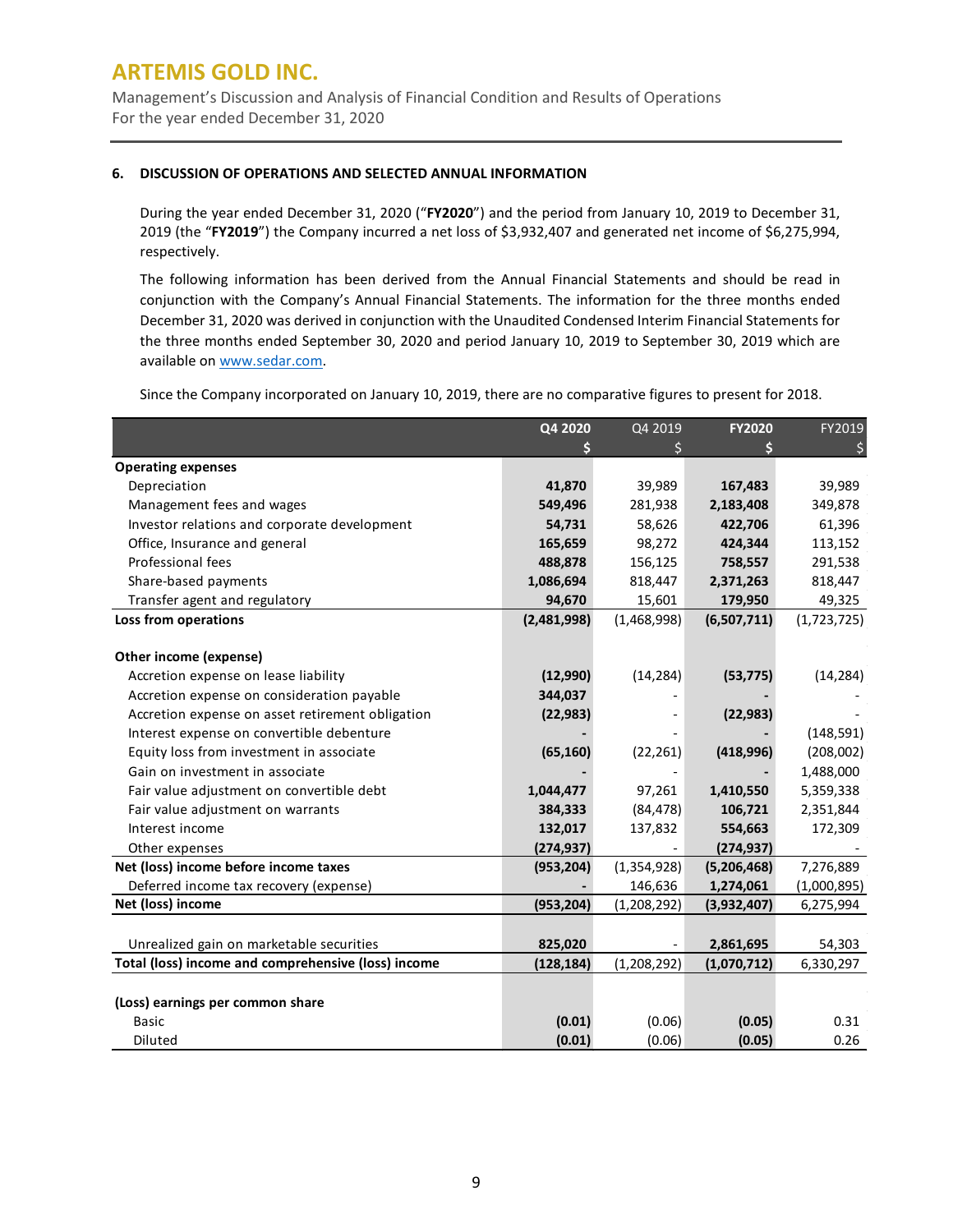Management's Discussion and Analysis of Financial Condition and Results of Operations For the year ended December 31, 2020

The following includes an analysis of significant factors that impacted period-to-period variations:

### **Management fees and wages**

Management fees and wages for Q4 2020 were \$267,558 higher than during Q4 2019. The increase was predominantly due to additional hires following the completion of the acquisition of Blackwater in Q3 2020, as well as accruals raised associated with the Company's short-term incentive program. The Company continued to strengthen the management team in early 2021 as the Company positioned itself to execute on the development plan for Blackwater.

Management fees and wages for FY2020 were \$1,833,530 higher than FY2019. This is partly due to the growth in the Company's management team since FY2019, but also reflected payments made (during Q3 2020) and accruals raised (Q4 2020) associated with the Company's short-term incentive program. The cost recognized in FY2019 associated with incentive compensation was \$nil.

### **Investor relations and corporate development**

Though the cost of investor relations and corporate development for Q4 2020 was comparable to Q4 2019, the \$320,246 increase in expenditure for FY2020 relative to FY2019 was associated with the cost of evaluating a number of potential projects prior to the acquisition of Blackwater.

### **Office, Insurance and general**

Office, Insurance and general expenses were \$67,385 and \$311,191 higher for Q4 2020 and FY2020, respectively, when compared to the comparative periods. This reflected the costs of setting up and operating the corporate head office in Vancouver as the scope of the Company's focus expanded.

### **Professional fees**

Professional fees increased by \$332,753 and \$467,019 for Q4 2020 and FY2020, respectively, compared to the comparative periods. The increase related predominantly to residual regulatory compliance costs associated with Blackwater acquisition, as well as fees associated with the initial preparation of the Company's base shelf prospectus. The variance also reflects that the Company only listed on the TSXV in October 2019 and therefore incurred lower costs associated with regulatory compliance in FY2019.

#### **Share-based payments**

Stock-based compensation increased by \$268,247 and \$1,552,816 for Q4 2020 and FY2020, respectively. The increase for Q4 2020 relates to (i) new hires who joined the Company concurrent with the completion of the Blackwater acquisition and (ii) the fact that options vest over three years (with the first grant only occurring in Q4 2019; share-based compensation is therefore expected to continue to increase for the next twelve months until such time as the initial grants of stock options have fully vested). In addition to the factors noted for the Q4 2020 increase, the increase in share-based compensation for FY2020 also reflects the timing of granting of stock options as FY2019 only included three months of share-based compensation expense, compared to twelve months in FY2020.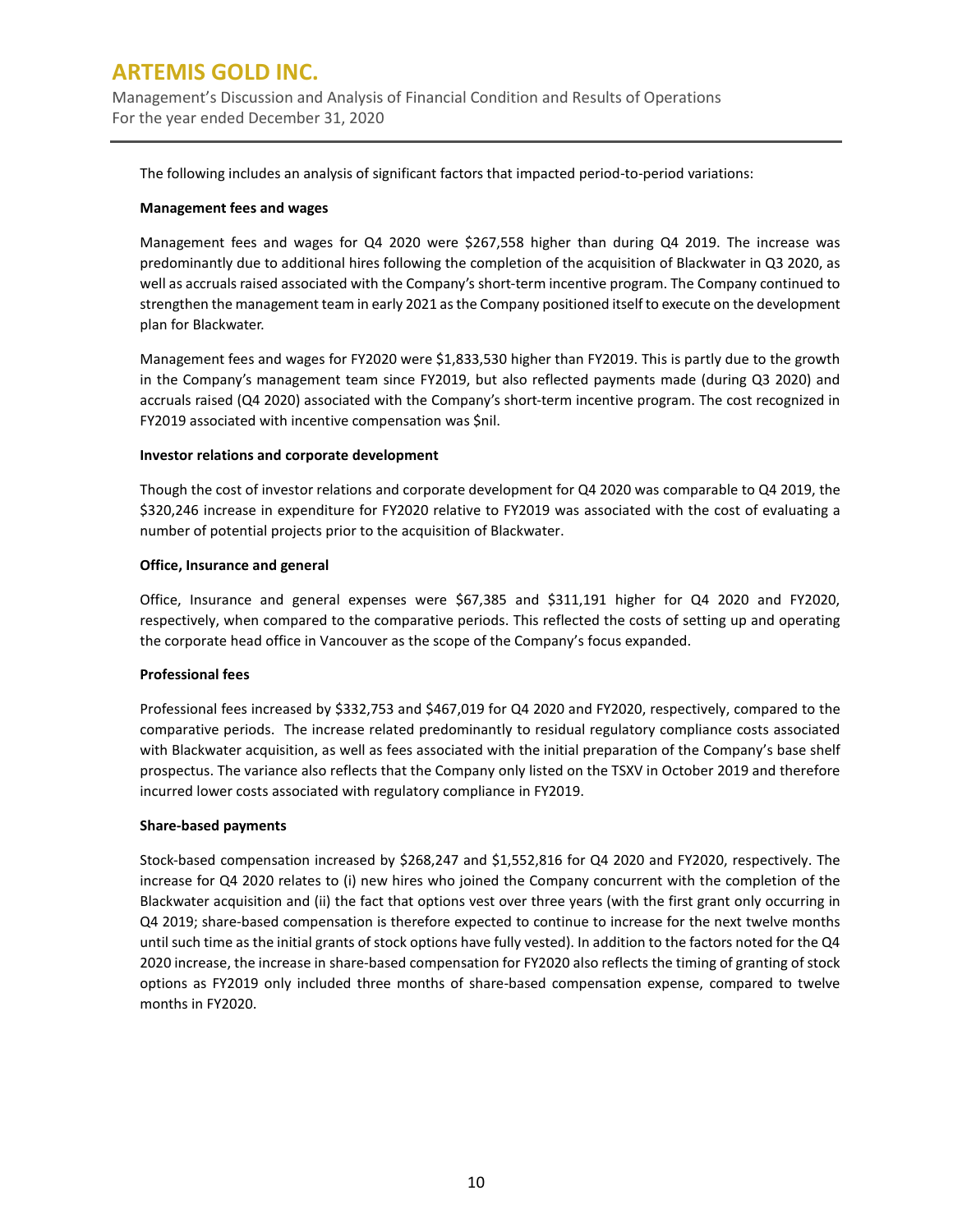Management's Discussion and Analysis of Financial Condition and Results of Operations For the year ended December 31, 2020

### **Changes associated with investment in VLC**

The investment in VLC is comprised of:

|                                           | Investment in | Convertible |           |            |
|-------------------------------------------|---------------|-------------|-----------|------------|
|                                           | associate     | debenture   | Warrants  | Total      |
|                                           |               |             |           |            |
| Initial investment                        | 3,906,000     | 5,094,000   |           | 9,000,000  |
| Gain at inception                         | 1,488,000     |             | 1,230,531 | 2,718,531  |
| Fair value change in the period           |               | 5,359,338   | 1,121,313 | 6,480,651  |
| Equity loss on investment in associate    | (208,002)     |             |           | (208,002)  |
| Shares received in settlement of interest | 236,068       | (236,068)   |           |            |
| Other                                     | 217,836       | (217,836)   |           |            |
| Balance, December 31, 2019                | 5,639,902     | 9,999,434   | 2,351,844 | 17,991,180 |
| Investment                                | 3,825,858     |             | 240.897   | 4,066,755  |
| Fair value change for the year            |               | 1,410,550   | 106,721   | 1,517,271  |
| Shares received in settlement of interest | 432,990       | (432,990)   |           |            |
| Equity loss on investment in associate    | (418,996)     |             |           | (418,996)  |
| Balance, December 31, 2020                | 9,479,754     | 10,976,994  | 2,699,462 | 23,156,210 |

*Equity loss on investment in associate*

The Company applies equity accounting over its investment in the common shares of VLC as the Company has significant influence over VLC due to its share ownership in the Company and its board representation. As a result, at inception of the investment, the common shares were recognized at attributed cost, with the carrying amount of the investment increasing or decreasing to recognize the Company's proportionate share of the profit or loss of VLC at each reporting period. During the year, the Company's equity interest (on an undiluted basis) increased from 19.63% to 22% (as at December 31, 2020), while VLC's most recently reported net loss for the three and twelve months prior to December 31, 2020 (most recently reported information was as at September 30, 2020) totaled \$557,489 and \$1,971,817, respectively (three and twelve months ended September 30, 2019: \$409,402 and \$2,028,776, respectively).

As at December 31, 2020, the Company held 29,490,002 VLC Shares or 22% of the issued common shares of VLC with a fair market value of \$14,745,001. Subsequent to year-end, the Company converted its convertible debenture in VLC, adding 21,211,136 VLC common shares to its position for a 32% undiluted shareholding in VLC.

### *Fair value adjustment on convertible debenture*

During the three months ended December 31, 2020 the fair value gain on the convertible debenture of \$1,044,477 is mainly reflective of the increase in the VLC share price from \$0.45 on September 30, 2020 to \$0.50 on December 31, 2020.

#### *Fair value adjustment on warrants*

The Company's warrants in VLC have been measured at FVTPL which resulted in a gain of \$384,333 for the three months ended December 31, 2020. The Company used the Black-Scholes option pricing model to calculate the fair value of the warrants held in VLC and the gain for the three months ended December 31, 2020 resulted primarily from the increase in VLC's share price during the quarter.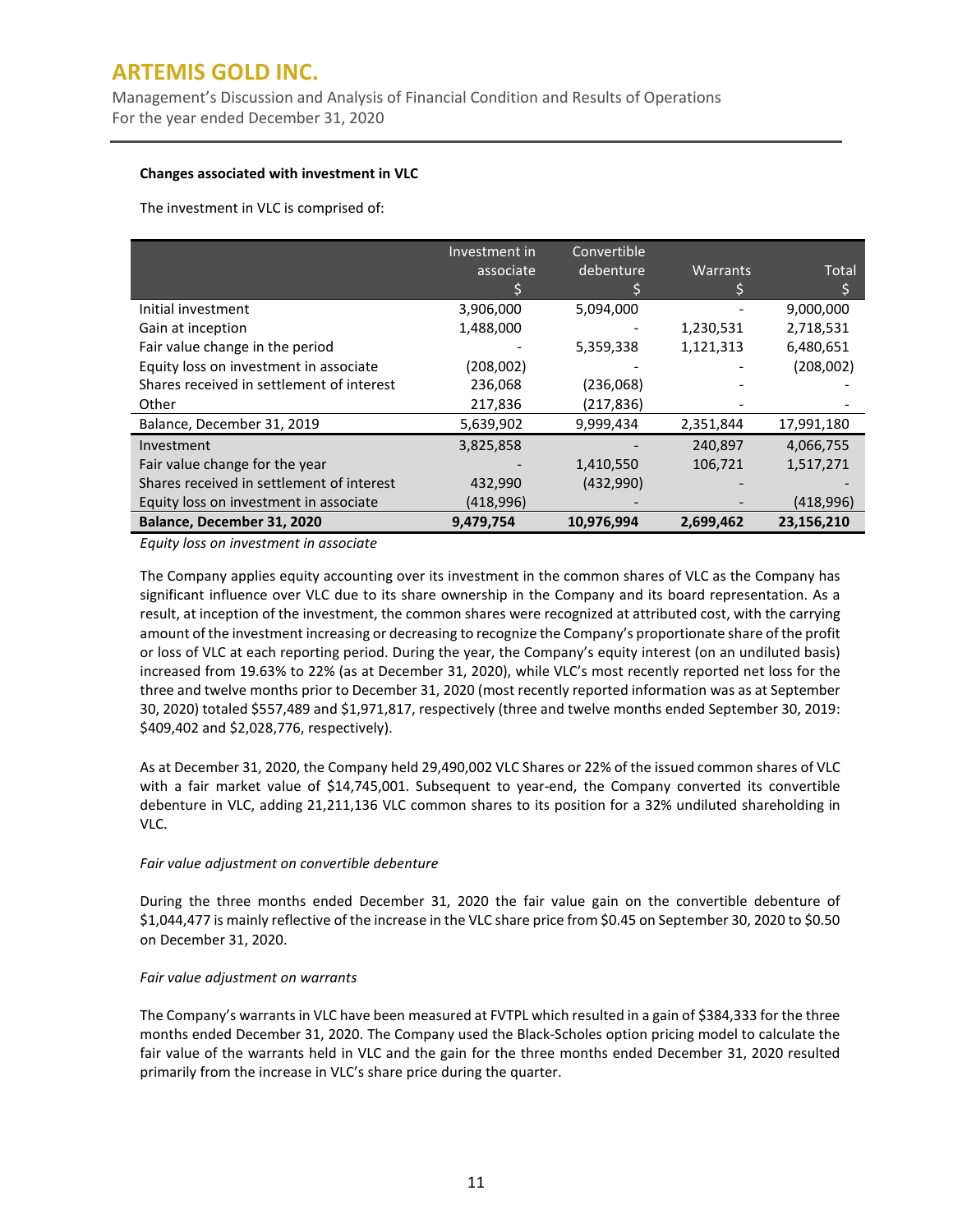Management's Discussion and Analysis of Financial Condition and Results of Operations For the year ended December 31, 2020

### **Deferred Income Tax**

As at December 31, 2020, the Company's temporary differences (between carrying values and tax bases of assets and liabilities) were in a net deductible position. However, since the Company has not yet determined whether the deductible temporary differences are more-likely-than-not to be realized, no deferred tax asset was recognized. Instead, the Company reduced the previously recognized deferred tax liability (as at December 31, 2019) of \$956,198 to \$nil. As a result, the Company recorded a deferred tax recovery of \$1,274,061 during FY2020 as part of net income and a deferred tax expense of \$317,863 as part of other comprehensive income.

### **7. SUMMARY OF QUARTERLY RESULTS**

The following information is derived from the Company's Interim Financial Statements prepared in accordance with IFRS applicable to interim financial reporting including IAS 34 – *Interim Financial Reporting*. For quarterly periods other than those ended December 31, the information below should be read in conjunction with the Company's Interim Financial Statements for each of the past quarters. The Company's first interim statements as a reporting issuer were prepared for the period from January 10, 2019 to September 30, 2019, therefore periods before September 30, 2019 are not presented.

Consistent with the preparation and presentation of the financial statements, these unaudited quarterly results are presented in Canadian dollars.

|                                     | Q4 2020                  | Q3 2020       | Q2 2020                  | Q1 2020     | Q4 2019     | Q3 2019   |
|-------------------------------------|--------------------------|---------------|--------------------------|-------------|-------------|-----------|
|                                     |                          |               |                          |             |             |           |
| Revenue                             | $\overline{\phantom{0}}$ |               | $\overline{\phantom{a}}$ |             |             |           |
| Net (loss) income                   | (953, 204)               | (2, 237, 147) | 3,882,635                | (4,624,691) | (1,208,292) | 1,387,978 |
| Basic (loss) income per share       | (0.01)                   | (0.03)        | 0.08                     | (0.10)      | (0.06)      | 0.06      |
| Diluted (loss) income per<br>share  | (0.01)                   | (0.03)        | 0.06                     | (0.10)      | (0.06)      | 0.06      |
| Cash dividend declared per<br>share | nil                      | nil           | nil                      | nil         | nil         | nil       |

The Company is focused on the development of the Blackwater project and does not yet generate any revenue. It is the Company's policy to capitalize all exploration and evaluation expenses incurred and as such the changes in net income from one period to another depend largely on corporate and administrative expenditure, noncash fair value adjustments and equity accounting associated with the Company's interest in VLC, as well as noncash deferred income tax expenses and recoveries.

The Company's common shares commenced trading on the TSXV on October 2, 2019. Since Q3 2019, corporate and administrative expenditure remained relatively consistent until the acquisition of Blackwater in Q3 2020. Concurrent with the acquisition of Blackwater, the Company commenced with building up of human resources, resulting in increased wages and share-based compensation from Q3 2020 onwards.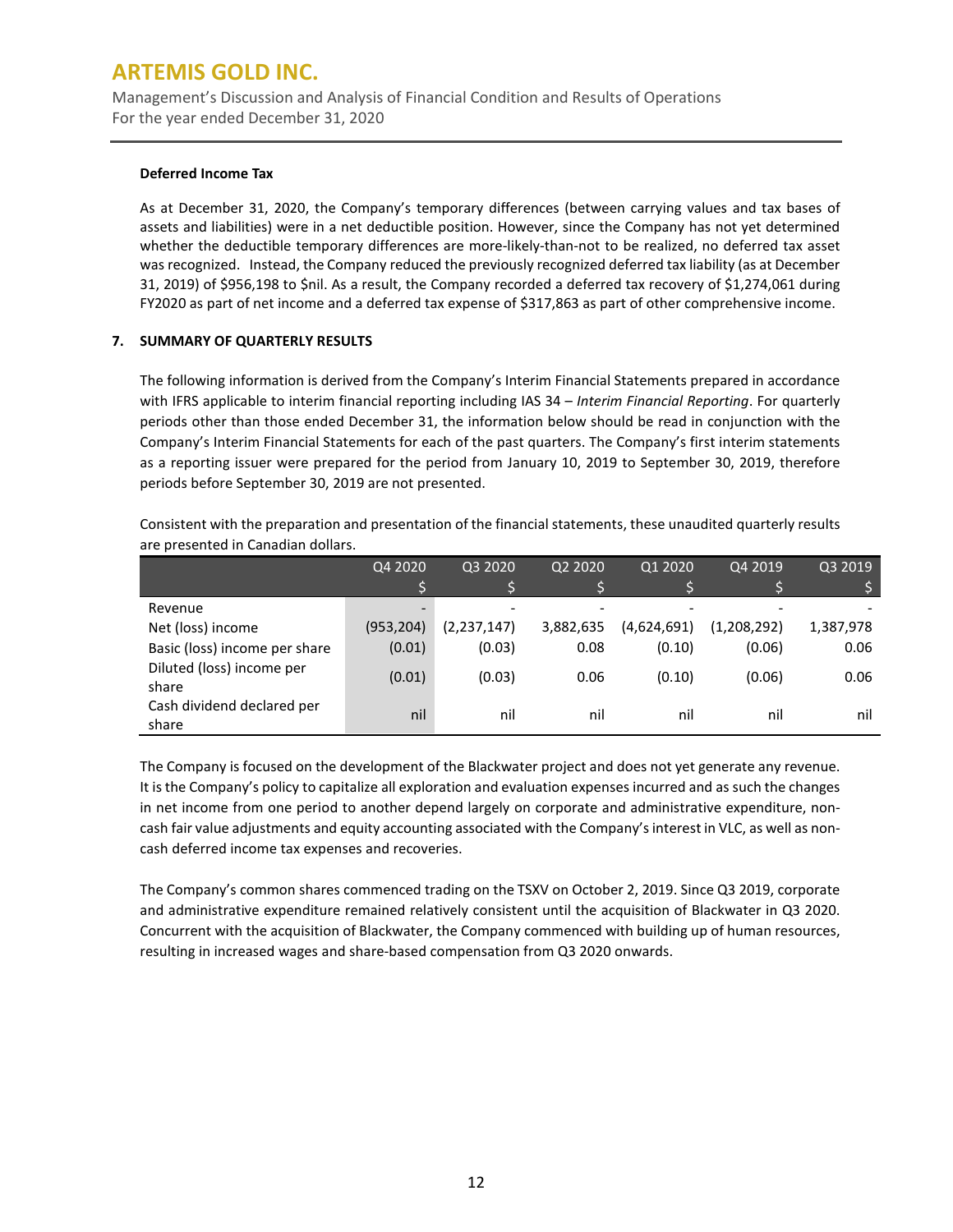Management's Discussion and Analysis of Financial Condition and Results of Operations For the year ended December 31, 2020

In addition to the foregoing, the predominant reason for fluctuations in net (loss) income from one quarter to another was the following changes in fair value adjustments to the Company's convertible debt and warrants held in VLC:

|                                              | Q4 2020   | 03 2020    | Q2 2020   | Q1 2020     | Q4 2019   | Q3 2019   |
|----------------------------------------------|-----------|------------|-----------|-------------|-----------|-----------|
|                                              |           |            |           |             |           |           |
| Fair value adjustment on<br>convertible debt | 1,044,477 | (612, 693) | 3,605,547 | (2,626,781) | 97.261    | (21, 227) |
| Fair value adjustment on                     | 384,333   | (379, 366) | 1,732,688 | (1,630,934) | (84, 478) |           |
| warrants                                     |           |            |           |             |           |           |

### **8. LIQUIDITY, CAPITAL RESOURCES, CASH FLOWS AND SELECTED ANNUAL INFORMATION**

### **Liquidity**

As a development-stage company, Artemis does not have revenues and is expected to incur operating losses. As at December 31, 2020, the Company's net assets and working capital position were as follows:

|                            | As at<br><b>December 31, 2020</b> | As at<br>December 31, 2019 |
|----------------------------|-----------------------------------|----------------------------|
|                            |                                   |                            |
| <b>Assets</b>              |                                   |                            |
| Cash and cash equivalents  | 51,846,826                        | 31,502,309                 |
| Other current assets       | 4,951,253                         | 431,215                    |
| Current assets             | 56,798,079                        | 31,933,524                 |
| Restricted cash            | 540,800                           |                            |
| Other non-current assets   | 295,334,486                       | 19,133,289                 |
| <b>TOTAL ASSETS</b>        | 352,673,365                       | 51,066,813                 |
|                            |                                   |                            |
| Consideration payable      | 47,247,708                        |                            |
| Other current liabilities  | 4,648,258                         | 343,831                    |
| <b>Current liabilities</b> | 51,895,966                        | 343,831                    |
| Non-current liabilities    | 41,539,253                        | 1,802,839                  |
| <b>TOTAL LIABILITIES</b>   | 93,435,219                        | 2,146,670                  |
|                            |                                   |                            |
| <b>NET ASSETS</b>          | 259,238,146                       | 48,920,143                 |
|                            |                                   |                            |
| <b>WORKING CAPITAL</b>     | 4,902,113                         | 31,589,693                 |

During the period from January 10, 2019 to December 31, 2019, the Company received net proceeds of \$36,475,635 related to the issue of common shares and \$5,094,000 related to the issue of convertible debt which has since been converted to common shares of the Company.

On March 14, 2019, the Company issued 5,085,710 shares for cash proceeds of \$3,906,000.

On June 12, 2019, the Company issued 1 share for cash proceeds of \$125,000.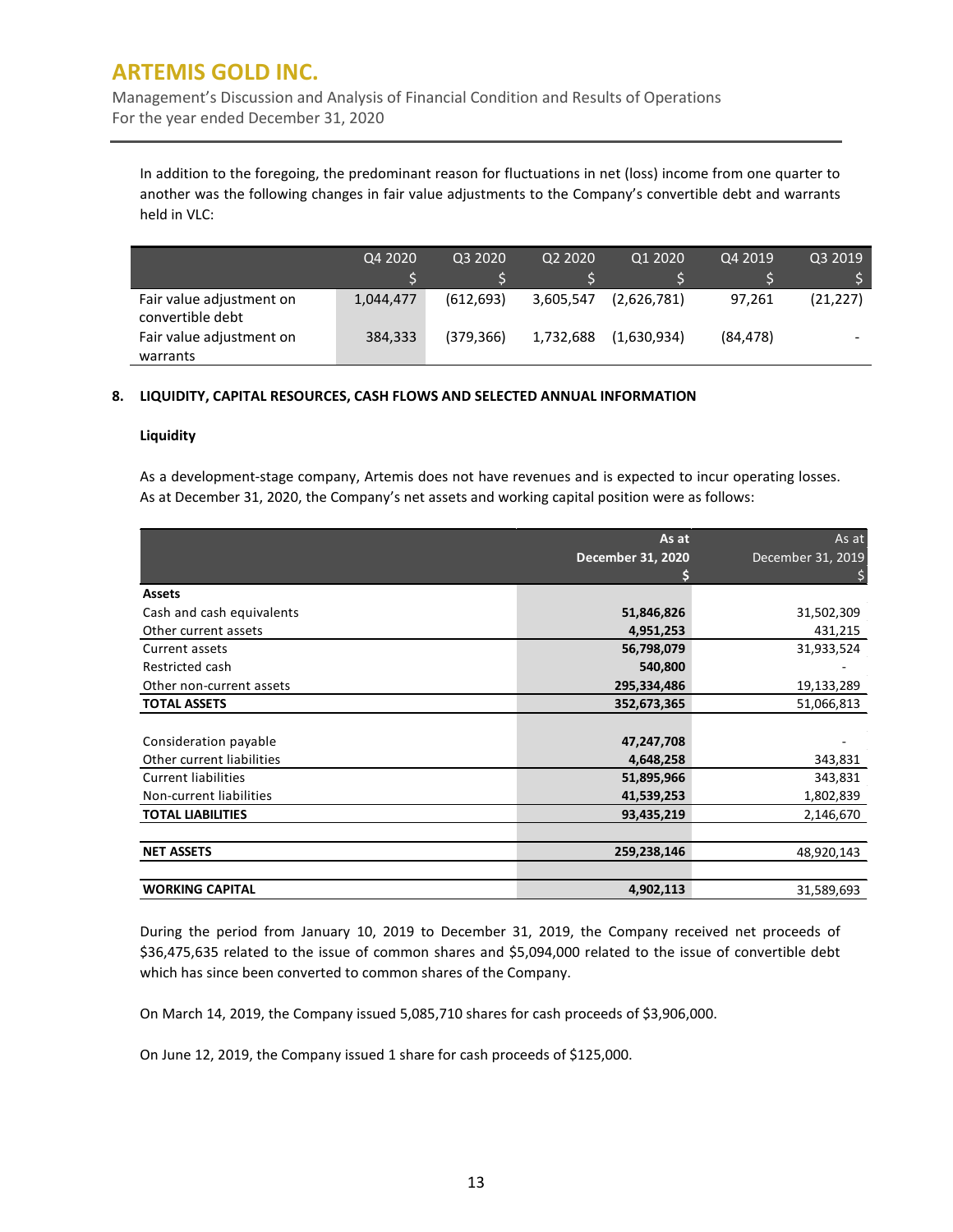Management's Discussion and Analysis of Financial Condition and Results of Operations For the year ended December 31, 2020

On July 18, 2019, pursuant to the Arrangement, Atlantic converted the debenture (\$5,094,000 in principal and \$148,591 in interest) into 6,825,986 common shares of Artemis at \$0.7680 of debt per share.

On August 27, 2019, Artemis completed a non-brokered private placement financing for gross proceeds of \$32,641,566 (the "**Private Placement**"). The Private Placement resulted in Artemis issuing 36,268,407 units (the "**Artemis Units**") at a price of \$0.90 per Artemis Unit. Each Artemis Unit consists of one common share and one common share purchase warrant, with each whole warrant entitling the holder to purchase one additional common share at a price of \$1.08 per share for a period of 60 months following closing of the Private Placement. Certain directors and officers of Artemis subscribed to 17,889,155 common shares which are subject to an escrow agreement. Ten percent of the common shares were released from escrow on September 30, 2019, and 15% have been released from escrow every six months starting March 30, 2020. As at December 31, 2020, there were 4,472,289 common shares in escrow, all of which were released from escrow on March 30, 2021. During the year ended December 31, 2020, the exercise of share purchase warrants and stock options provided the Company with additional liquidity. A total of 3,528,499 share purchase warrants were exercised for gross proceeds of \$3,810,779 and a total of 13,000 stock options were exercised for gross proceeds of \$15,080.

On July 7, 2020, Artemis completed an offering for an aggregate of 64,825,925 subscription receipts at a price of \$2.70 per subscription receipt for gross proceeds of \$175,029,998. Each subscription receipt entitled the holder to receive one common share in the capital of the Company for no additional consideration upon satisfaction of certain escrow conditions. On closing, the subscription receipts were exchanged for 64,825,925 common shares. The proceeds from the offering were used to fund the initial payment for the acquisition with the remaining balance to be used for general corporate purposes.

The Company also issued another 7,407,407 common shares to New Gold in connection with the Blackwater acquisition.

On September 2, 2020, the Company completed a non-brokered private placement financing for gross proceeds of \$1,362,500 upon the issuance of 250,000 common shares.

During FY2020, the Company funded additional cash investments in VLC in the amount of \$4,066,755 and, as at December 31, 2020, the Company's undiluted ownership in VLC was 22% (see *Subsequent Events*). The Company also invested \$513,422 in marketable securities, bringing the Company's cost base in marketable securities to \$754,943, with a fair value of \$3,997,280.

|                                         | $< 1$ year | $1 - 3$ years            | $4 - 5$ years            | $> 5$ years | <b>Total</b> |
|-----------------------------------------|------------|--------------------------|--------------------------|-------------|--------------|
|                                         |            |                          |                          |             |              |
| Accounts payable and accrued liabilites | 4,502,059  | $\overline{\phantom{a}}$ | -                        |             | 4,502,059    |
| Lease liability                         | 185.447    | 416.598                  | 376.706                  |             | 978,751      |
| Consideration payable                   | 50,000,000 | -                        | -                        |             | 50,000,000   |
| Variable consideration payable          |            | -                        | $\overline{\phantom{a}}$ | 84,000,000  | 84,000,000   |
| Asset retirement obligation             | -          | -                        | $\overline{\phantom{0}}$ | 11,637,000  | 11,637,000   |

As of December 31, 2020, the Company had entered into the following obligations:

As at the date of this report, the Company has sufficient liquid assets to meet its contractual obligations for the ensuing 12 months. Having said this, in order for the Company to meet such obligations and undertake its discretionary spending related to further development of the Blackwater Project, it will need to (and the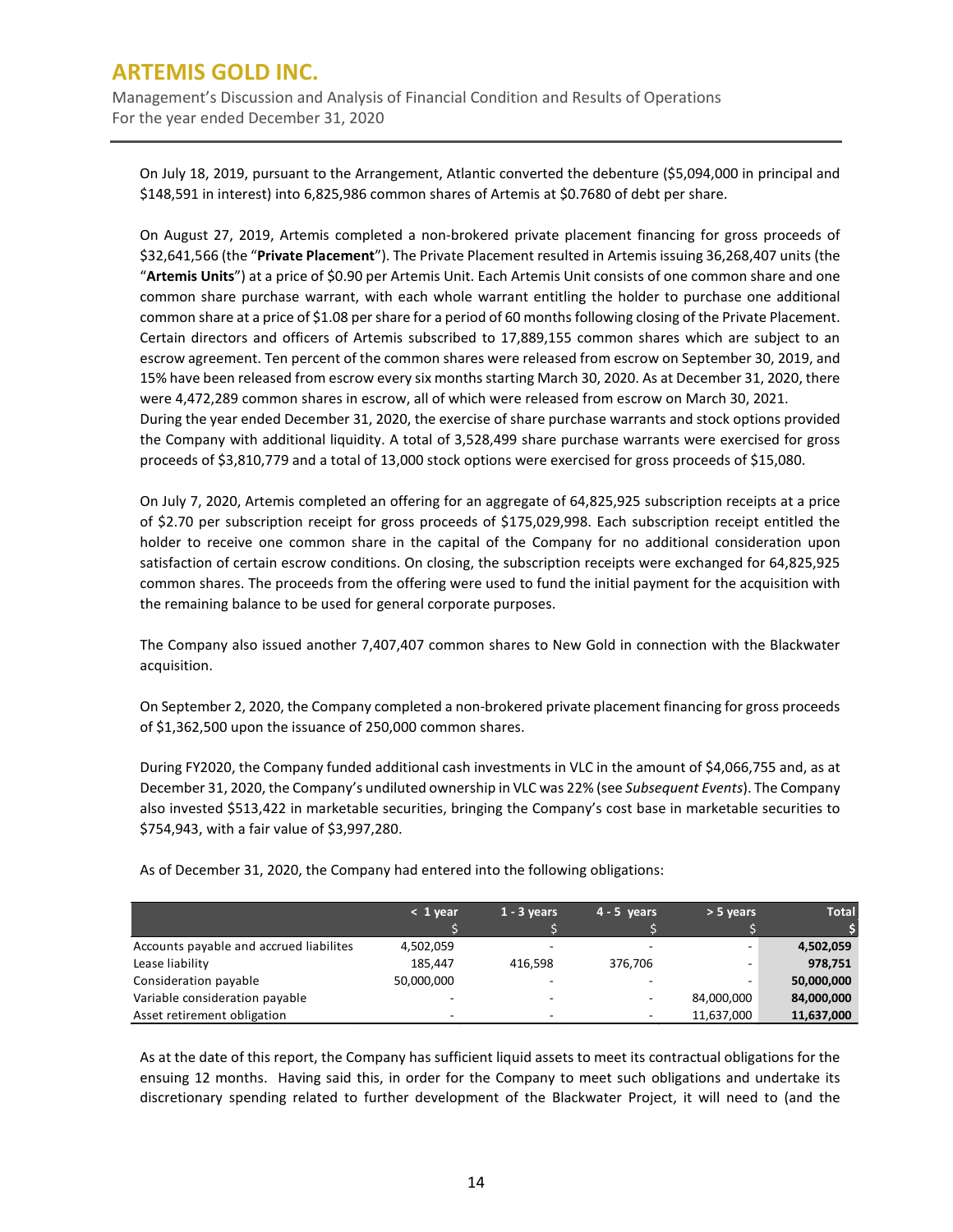Management's Discussion and Analysis of Financial Condition and Results of Operations For the year ended December 31, 2020

Company intends to) fund such planned expenditures by obtaining financing from the exercise of warrants, through additional equity financing, or through debt financing. Management is confident financing will be available at terms agreeable to the Company, however there can be no assurance that the Company will secure the funding required for such elective initiatives.

The Company has not paid any dividends and management does not expect that this will change in the near future.

Working capital is held almost entirely in cash, significantly reducing any liquidity risk of financial instruments held by Artemis.

#### **Cash flows**

|                                                     | Q4 2020       | Q4 2019     | <b>FY2020</b>   | FY2019        |
|-----------------------------------------------------|---------------|-------------|-----------------|---------------|
|                                                     |               |             |                 |               |
| Net cash used in operating activities               | (1, 121, 600) | (750, 038)  | (4, 133, 980)   | (784, 417)    |
| Net cash used in investing activities               | (5, 116, 803) | (155, 496)  | (149, 682, 935) | (9, 246, 019) |
| Net cash (used in) provided by financing activities | (2, 565)      | (102, 607)  | 174,161,432     | 41,532,745    |
| Change in cash during the period                    | (6, 240, 968) | (1,008,141) | 20,344,517      | 31,502,309    |
| Cash, beginning of period                           | 58,087,795    |             | 31,502,309      |               |
| Cash, end of period                                 | 51,846,827    | (1,008,141) | 51,846,826      | 31,502,309    |
|                                                     |               |             |                 |               |
| Restricted cash, end of period                      |               |             | 540,800         |               |
| Total cash and restricted cash, end of period       | 51,846,827    | (1,008,141) | 52,387,626      | 31,502,309    |

#### *Cash flows from operating activities*

Cash used in operating activities increased by \$371,562 in Q4 2020, compared to Q4 2019. This was predominantly the result of the increased scope of the Company's development activities as the Company commenced expanding its management team in conjunction with the Blackwater acquisition and also incurred residual regulatory compliance costs associated with Blackwater acquisition.

Similarly, these factors also contributed to the \$3,349,563 increase in cash used in operating activities when comparing FY2020 to FY2019. In addition, the higher amount of cash used in operating activities in FY2020 reflects the cost associated with evaluating a number of corporate development prospects prior to the Blackwater acquisition, the initial incentive compensation paid in Q3 2020, as well as the fact that the Company's operations were at a much smaller scale in 2019 prior to its initial listing on the TSXV.

#### *Cash flows from investing activities*

Cash used in investing activities increased by \$4,961,307 in Q4 2020 compared to Q4 2019. This was predominantly the result of \$3,165,730 spent on development activities at Blackwater (which was acquired in Q3 2020). The cost incurred related permitting activities and environmental engineering, engagement with stakeholders, site investigation, as well as the commencement of the grade control drilling program. In addition, the Company invested a further \$2,000,000 in VLC during Q4 2020. These factors were partly offset by interest received.

The increase in cash used in investing activities in FY2020 relative to FY2019 included the \$140,000,000 initial cash consideration paid as part of the Blackwater acquisition, the subsequent cost incurred on development activities at Blackwater, \$4,066,755 of investments in VLC, as well as \$513,422 invested in marketable securities.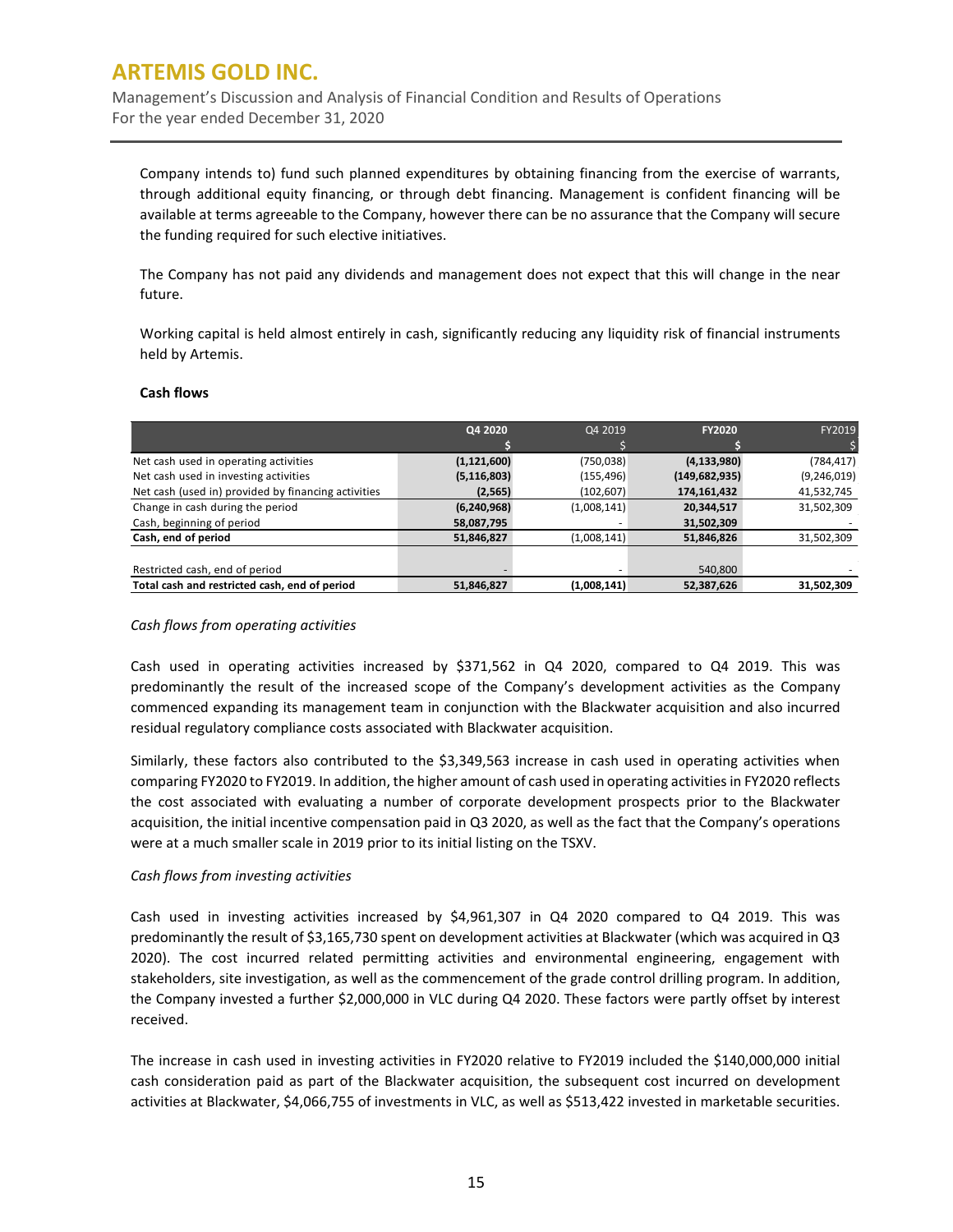Management's Discussion and Analysis of Financial Condition and Results of Operations For the year ended December 31, 2020

### *Cash flows from financing activities*

Cash used in financing activities decreased by \$100,042 in Q4 2020 relative to Q4 2019. This was mainly due to the exercise of \$81,000 in warrants during Q4 2020 (Q4 2019: \$nil), while share issuance costs were also lower in Q4 2020.

Cash provided by financing activities in FY2020 were \$132,628,687 higher than FY2019. This included \$170,479,845 in net proceeds related to the various private placement placements described in this section (FY2019: \$36,475,635), as well as \$3,810,779 in proceeds from the exercise of warrants (FY2019: \$nil).

#### **Use of Proceeds**

The following table includes a comparison of actual use of proceeds to previous disclosures made by the Company during the year ended December 31, 2020:

| Private placements completed on July 7, 2020 and<br>September 2, 2020: | Intended use of<br>proceeds | Actual use of<br>proceeds |
|------------------------------------------------------------------------|-----------------------------|---------------------------|
|                                                                        |                             |                           |
|                                                                        |                             |                           |
| Acquisition of Blackwater                                              | 140.000.000                 | 140,000,000               |
| Advancing development of Blackwater and general working capital        | 30,479,845                  | 6,934,301                 |
| Remaining in treasury                                                  |                             | 23,545,544                |
| Total net proceeds                                                     | 170,479,845                 | 170,479,845               |

### **9. TRANSACTIONS BETWEEN RELATED PARTIES**

Key management included the Company's directors, Chief Executive Officer and Chief Financial Officer. Compensation awarded to key management for the year ended December 31, 2020, and the period from January 10, 2019 to December 31, 2019 comprised the following:

|                       | For the year ended<br><b>December 31, 2020</b> | For the period from<br>January 10, 2019 to<br>September 30, 2019 |
|-----------------------|------------------------------------------------|------------------------------------------------------------------|
| Salaries and benefits | 431,180                                        | 98,202                                                           |
| Consulting fees       | 836,657                                        | 116,667                                                          |
| Director fees         | 205,833                                        | 75,000                                                           |
| Share-based payments  | 1,886,756                                      | 780,755                                                          |
|                       | 3,360,426                                      | 1,070,624                                                        |

#### **10. OFF-BALANCE SHEET ARRANGEMENTS**

The Company had no off-balance sheet arrangements as at December 31, 2020 or as at the date hereof.

#### **11. SUBSEQUENT EVENTS**

- a) Subsequent to year-end, the Company granted 825,000 additional stock options, exercisable at a weighted average price of \$6.14 per share.
- b) Subsequent to year-end, a total of 76,666 warrants were exercised for proceeds of \$0.1 million.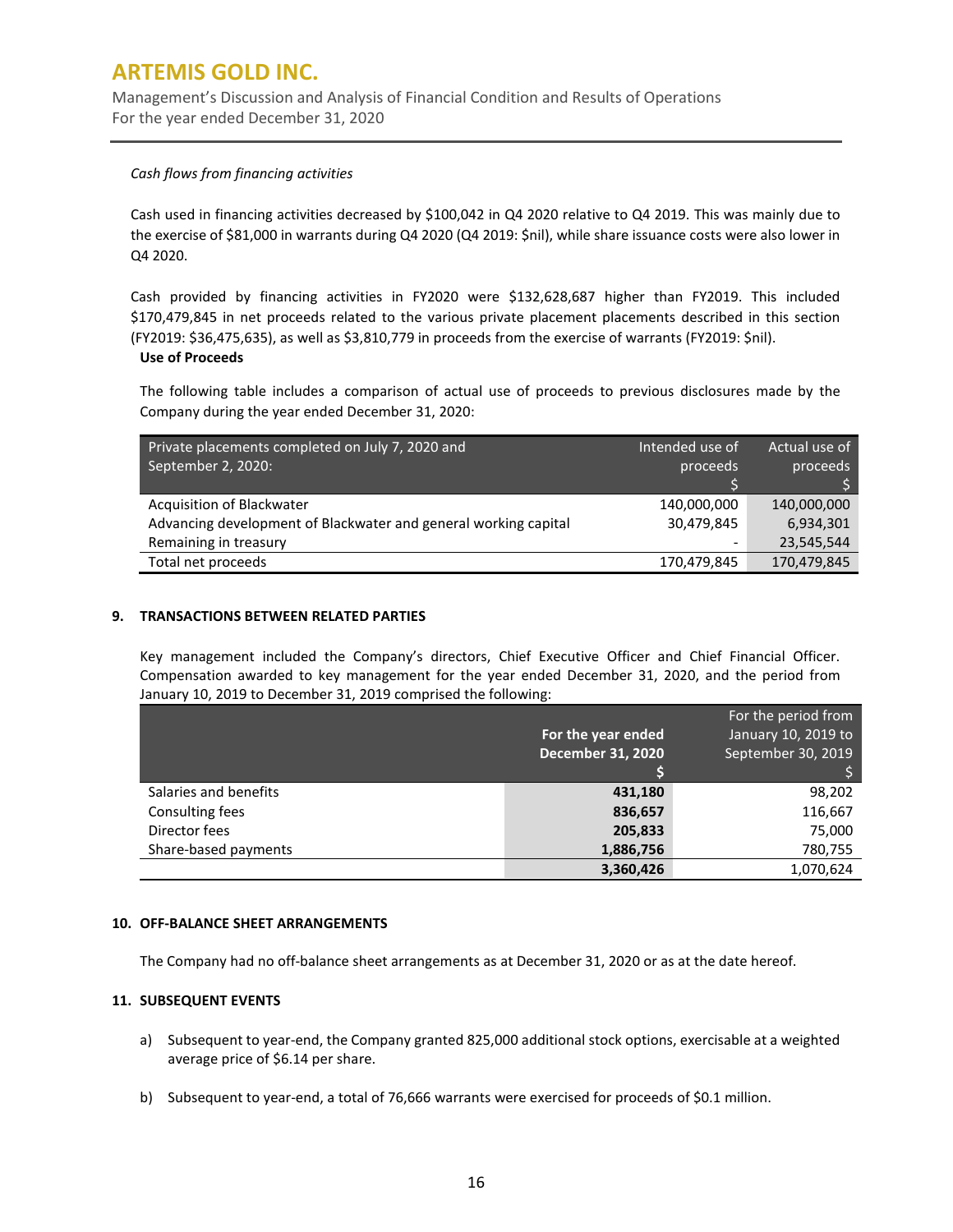Management's Discussion and Analysis of Financial Condition and Results of Operations For the year ended December 31, 2020

c) On March 25, 2021, the Company converted its convertible debenture in VLC (in the amount of \$5.3 million, including accrued interest) at a conversion price of \$0.25/share for a total of 21,211,136 additional common shares of VLC. This brought the Company's position to 32% of VLC's issued and outstanding common shares.

### **12. OUTSTANDING SHARE DATA**

The authorized capital of Artemis consists of an unlimited number of common shares. As of the date of this report, there were 124,281,602 common shares outstanding and 32,663,242 warrants. Each whole warrant entitles the holder to purchase one additional common share of the Company at a price of \$1.08 per until August 27, 2024.

### **13. CAPITAL MANAGEMENT**

Capital includes all components of shareholders' equity. The Company's objective in managing capital is to safeguard the Company's ability to continue as a going concern, to maintain a flexible capital structure which optimizes cost of capital at acceptable risk, and to provide reasonable returns to shareholders. The Company manages the capital structure and makes adjustments in light of changes in economic conditions, foreign exchange rates and the risk characteristics of the Company's assets. In order to maintain or adjust the capital structure, the Company may issue new shares, or sell assets to improve working capital. The Company has no other externally imposed capital requirements. In order for the Company to meet its obligations and undertake its intended discretionary spending related to further development of the Blackwater Project, it may choose to fund such expenditures by obtaining financing through additional equity financing, or through debt financing or a combination thereof.

### **14. FINANCIAL INSTRUMENTS AND OTHER INSTRUMENTS**

The board of directors has overall responsibility for the establishment and oversight of the Company's risk management framework.

The Company's financial instruments consist of cash and cash equivalents, interest receivables and deposits, an investment in convertible debenture issued by VLC and an investment in VLC warrants, both of which are designated as FVPL. The Company's marketable securities are designated as FVOCI. The Company's financial instruments also include amounts due to a related party and accounts payable, which are measured at amortised cost.

#### Fair value measurements

A three-level hierarchy for fair value measurements exists based upon the significance of inputs used in making fair value measurements:

- Level 1 Unadjusted quoted prices in active markets for identical assets or liabilities.
- Level 2 Inputs other than quoted prices that are observable for the asset or liability, either directly (i.e., as prices) or indirectly (i.e., derived from prices).
- Level 3 Inputs for the asset or liability that are not based on observable market data.

As at December 31, 2020, the carrying value of the Company's cash and cash equivalents, receivables, amounts receivable from (due to) related parties, as well as accounts payable approximate their fair values, while the Company's investments in marketable securities, convertible debenture and warrants in VLC are carried at fair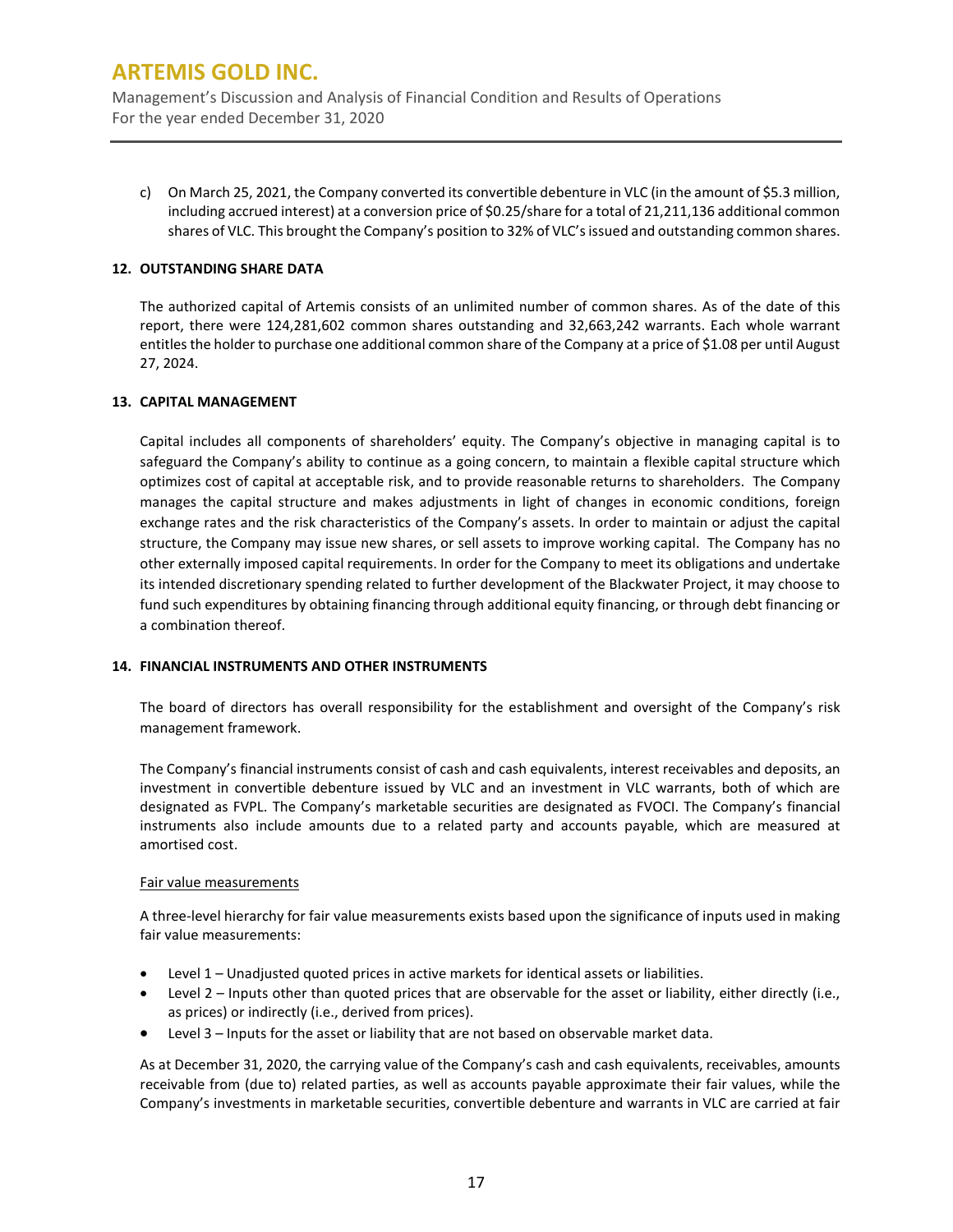Management's Discussion and Analysis of Financial Condition and Results of Operations For the year ended December 31, 2020

value. The carrying value of consideration payable and other variable consideration payable are considered to approximate their fair value. The fair value of the Company's equity investment in VLC is disclosed in note 6.

Fair value is based on available public market information or, when such information is not available, estimated using present value techniques and assumptions concerning the amount and timing of future cash flows and discount rates which factor in the appropriate credit risk. The fair values of the Company's investment in the VLC convertible debenture and warrants, as well as consideration payable and other variable consideration payable, are categorized as Level 3 in the fair value hierarchy as observable market data for these instruments are not available. Marketable securities are categorized as Level 1.

### **15. CHANGES IN ACCOUNTING POLICIES**

a) Accounting standards adopted January 1, 2020

There were no new standards effective January 1, 2020 that had an impact on the consolidated Annual Financial Statements or are expected to have a material effect in the future.

b) Accounting standards and amendments issued but not yet adopted

The following standards and interpretations, which may be applicable to the Company, have been issued but are not yet effective as of December 31, 2020: Amendment to IAS 16 On May 14, 2020, the IASB amended *IAS 16 - Property, Plant and Equipment* to prohibit deducting from the cost of an item of property, plant and equipment any proceeds from selling items produced while bringing that asset to the location and condition necessary for it to be capable of operating in the manner intended by management. Instead, an entity recognizes the proceeds from selling such items, and the cost of producing those items, in profit or loss. The amendments are effective for annual periods beginning on or after January 1, 2022 with early adoption permitted. The new pronouncement does not have any impact on the Company's historical financial statements, but management will consider the impact of the new pronouncement as it advances the development activities associated with the Blackwater Project.

### **16. RISK FACTORS**

The Company's business, operations and future prospects are subject to significant risks. For details of these risks, refer to the risk factors set forth in the Company's most recently filed AIF, which can be found under the Company's corporate profile on SEDAR at [www.sedar.com.](http://www.sedar.com/) Management is not aware of any significant changes to the risks identified in the Company's most recently filed AIF nor has the Company's mitigation of those risks changed significantly during the year ended December 31, 2020. These risks, and the risk factors disclosed below, could materially affect the Company's business, operations, prospects and share price and could cause actual events to differ materially from those described in forward-looking statements relating to the Company. Additional risks and uncertainties not presently known to the Company or that the Company currently considers immaterial may also impair the business, operations, prospects and share price of the Company. If any of the risks actually occur, the business of the Company may be harmed, and its financial condition and results of operations may suffer significantly.

The operations of the Company are speculative due to the high-risk nature of its business which is the exploration of mineral properties. For details of these risks, refer to the risk factors set forth in the Company's most recently filed AIF, which can be found under the Company's corporate profile on SEDAR at www.sedar.com.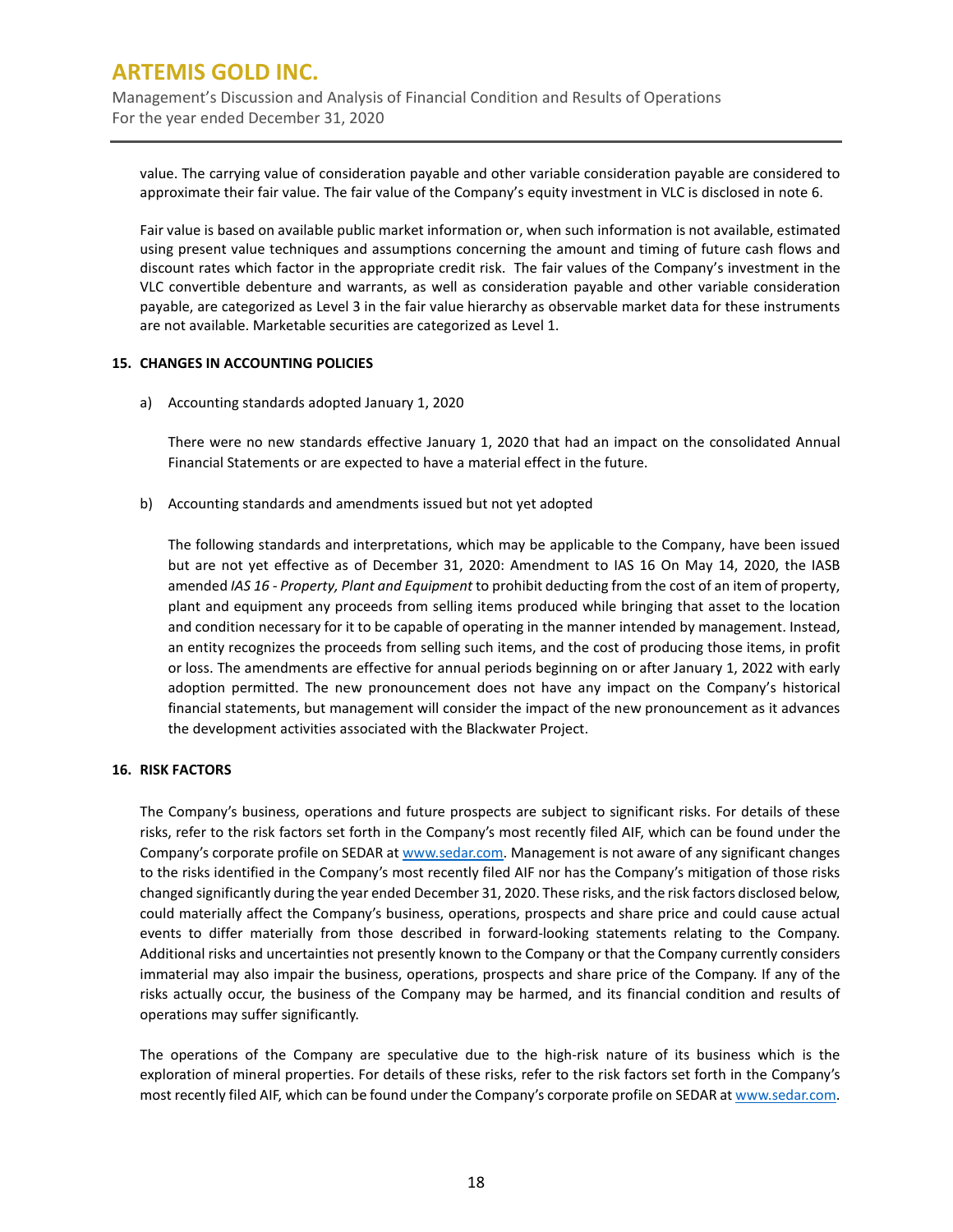Management's Discussion and Analysis of Financial Condition and Results of Operations For the year ended December 31, 2020

Management is not aware of any significant changes to the risks identified in the Company's most recently filed AIF nor has the Company's mitigation of those risks changed significantly during the year ended December 31, 2020. The risks refer to herein are not the only risks and uncertainties that Artemis faces. Additional risks and uncertainties not presently known to the Company or that the Company currently considers immaterial may also impair its business operations. These risk factors could materially affect the Company's future operating results and could cause actual events to differ materially from those described in forward-looking statements relating to the Company.

### **17. ADDITIONAL DISCLOSURE FOR VENTURE ISSUERS WITHOUT SIGNIFICANT REVENUE**

Additional disclosure concerning Artemis' general and administrative expenses and exploration and evaluation expenses is provided in the Company's statement of income and comprehensive income contained in its Annual Financial Statements and Interim Financial Statements, which are all available on Artemis' website and its profile on SEDAR a[t www.sedar.com.](http://www.sedar.com/)

### **18. NOTE REGARDING FORWARD-LOOKING INFORMATION**

This MD&A contains "forward-looking statements" (also referred to as "forward-looking information") within the meaning of applicable Canadian securities legislation. All statements, other than statements of historical facts, included in this MD&A that address activities, events or developments that Artemis expects or anticipates will or may occur in the future, including, without limitation, statements about the future exploration activities; sources, and proposed uses, of funds; capital and operating cost estimates, including general and administrative expenses; expectations regarding the ability to raise capital for future activities; and other such matters are forward-looking statements. When used in this MD&A, the words "estimate", "plan", "anticipate", "expect", "intend", "believe" and similar expressions are intended to identify forward-looking statements.

Forward-looking information and statements are based on the then current expectations, beliefs, assumptions, estimates and forecasts about Artemis' business and the industry and markets in which it operates. Forwardlooking information and statements are made based upon certain assumptions and other important factors that could cause the actual results, performances or achievements of Artemis to be materially different from future results, performances or achievements expressed or implied by such information or statements. Such information and statements are based on numerous assumptions including, among others, the accuracy of the economic benefits as forecasted by the Study, the expected economic impact on British Columbia stemming from construction and operating activities of the Blackwater Project, the expected value-added and jobs stemming from the construction and operation of the Blackwater Project, the ability to fast-track certain construction initiatives at the Blackwater Project, the Company's ability to file a DFS reflecting the work undertaken as part of the GMP work streams, the timing of awarding of the EPC contract, and the results of metallurgical test work to support the DFS, that the results of planned exploration activities are as anticipated, the price of gold, the anticipated cost of planned exploration activities, that general business and economic conditions will not change in a material adverse manner, that financing will be available if and when needed on reasonable terms and that third party contractors, equipment, supplies and governmental and other approvals required to conduct Artemis' planned exploration activities will be available on reasonable terms and in a timely manner.

Forward-looking information and statements involve known and unknown risks, uncertainties and other factors which may cause the actual results, performance or achievements of Artemis to be materially different from